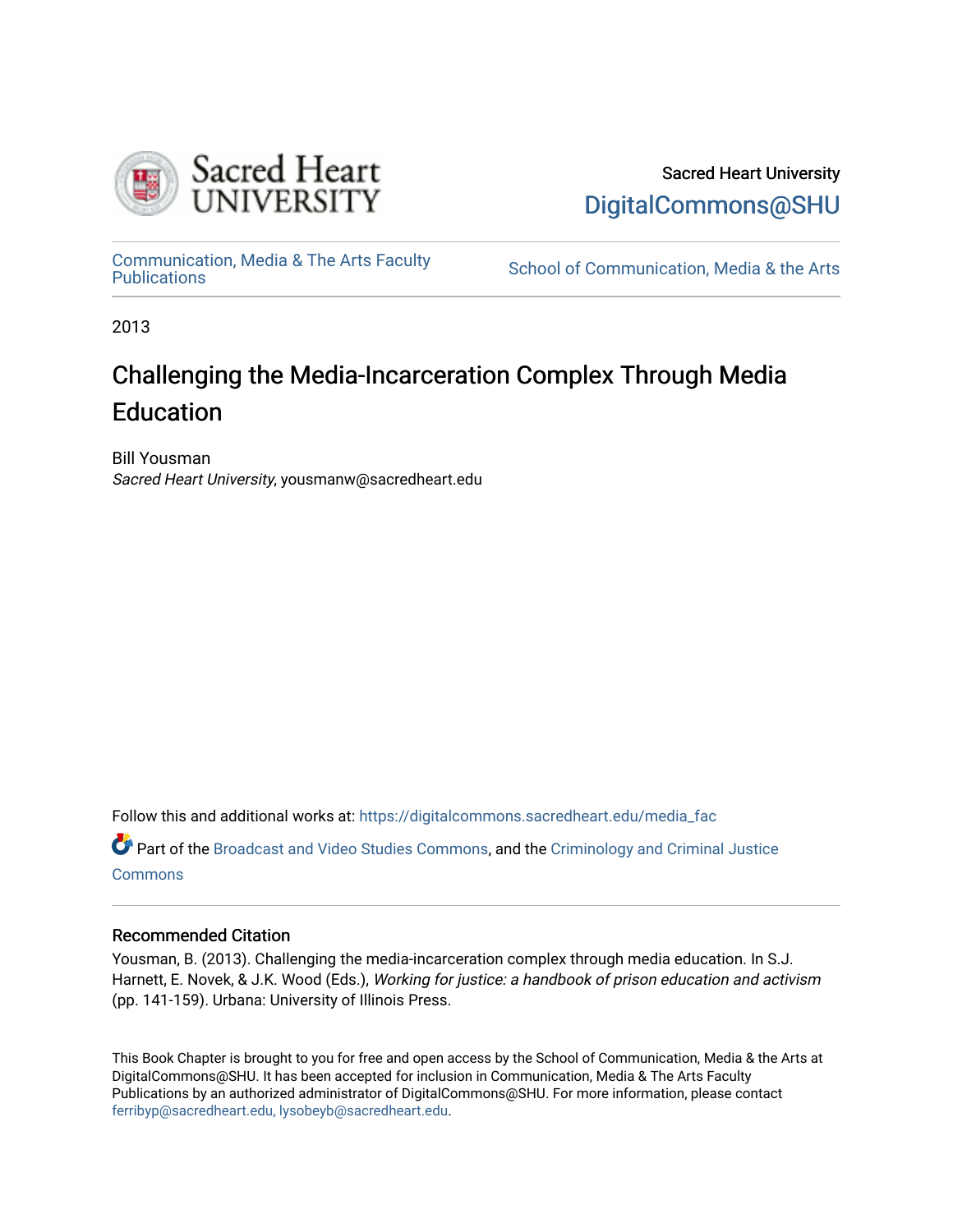#### Challenging the Media-Incarceration Complex through Media Education

## Bill Yousman, Ph.D. School of Communication and Media Arts Sacred Heart University

 It's a typical night of television in the U.S.: on HBO a gang of African American prisoners are assaulting another captive, a white man, passing him back and forth and laughing as they abuse him; on NBC a group of black female inmates are wreaking havoc in a hospital emergency room; flip to another channel and you find a Hollywood film featuring a group of prisoners hijacking a plane and terrorizing the passengers and crew; over on MSNBC a reality show called *Lockup* profiles a prisoner who reportedly performed cannibalistic acts; on still another channel *Law and Order* detectives are harshly interrogating an inmate in a small prison meeting room; later in the evening, the same type of scene will play out in a rerun of the syndicated program *NYPD Blue*—prime time fun for viewers of all ages; business as usual for the ratings-driven U.S. television industry.

 Focusing on prime time dramatic television as the most prevalent source of fictional images of violence, crime, and incarceration, in this essay I address the distorted narratives and images that saturate popular television dramas. I also draw upon interviews I conducted with exprisoners to show how media representations of imprisonment, though inaccurate and misleading, shape the perceptions even of those who have themselves been incarcerated. This is a startling finding, for it demonstrates that even prisoners and former prisoners are susceptible to having their thoughts about crime and punishment shaped by the spectacular distractions of mass media. Having established the power of what I hereafter call the media-incarceration complex to warp our thinking about crime, violence, and imprisonment, I then offer some thoughts on how media education can offer viewers tools for questioning and deconstructing mass mediated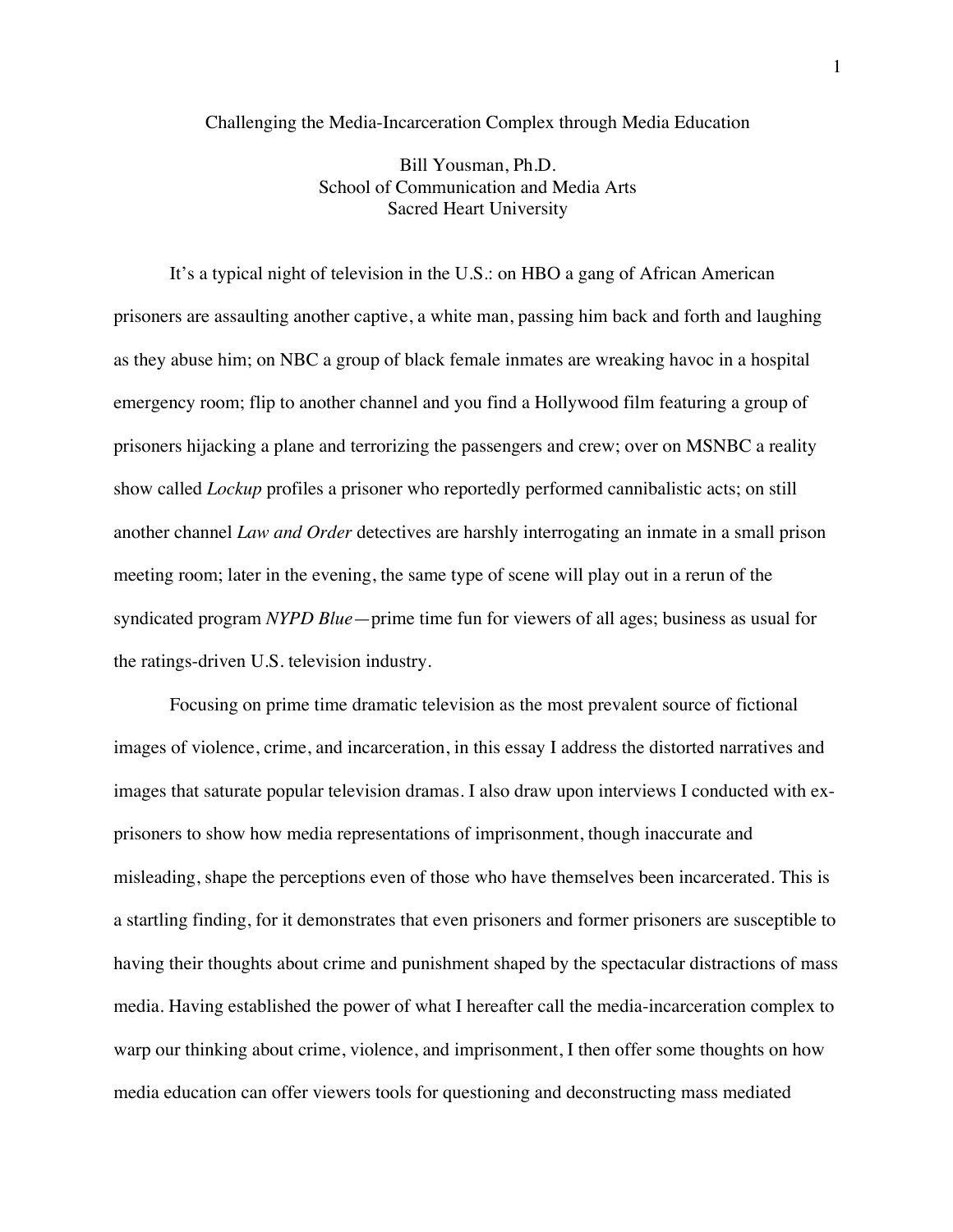images of prisons and prisoners and, more broadly, how citizens can fight back against media

injustice through a variety of strategies and interventions.

## *Media Power and "Training in Dependence" in the Carceral State*

 Beginning with the invention of motion pictures at the end of the nineteenth century, and especially since the rise of television in the mid-twentieth, important social, political, and economic trends are increasingly defined by media images and stories. As Kellner writes:

Social and political conflicts are increasingly played out on the screens of media culture, which display spectacles such as sensational murder cases, terrorist bombings, celebrity and political sex scandals, and the explosive violence of everyday life. Media culture not only takes up always-expanding amounts of time and energy, but also provides ever more material for fantasy, dreaming, modeling thought and behavior, and identities (2003, p. 1).

One of the most common of these captivating media spectacles is found in frightening images of dangerous, violent prisoners: men, usually, who are just barely contained by the criminal justice system. In an era when the massive buildup of the prison-industrial complex is happening without much public scrutiny, or even knowledge, understanding the role that media images play in shaping our perception of prisons and prisoners is crucial to understanding why policies such as building more prisons and locking up ever-greater numbers of people are accepted as commonsense steps in keeping innocent citizens safe from the predators who are waiting to strike the minute we let our guard down, the minute we go "soft on crime."

 Those who question the legitimacy, efficacy, or morality of the incarceration nation we have created are often framed as out-of-touch liberals while the punitive paradigm has become dominant. As [Cusac \(2009\)](https://www.researchgate.net/publication/290959808_Cruel_and_unusual_The_culture_of_punishment_in_America?el=1_x_8&enrichId=rgreq-6ed02ae2f8bc4260c167b29f34983fdc-XXX&enrichSource=Y292ZXJQYWdlOzI5MTEwODI4MztBUzozNzM0MzMxMzg0NjY4MTZAMTQ2NjA0NDgwNjM0Ng==) points out, during the last few decades the legal system in the U.S. became increasingly harsh, as more and more prison sentences were handed down and as these sentences became longer and longer. Media stories and images are central to maintaining and legitimating this punitive discourse, and to the creation of a culture of fear that is among the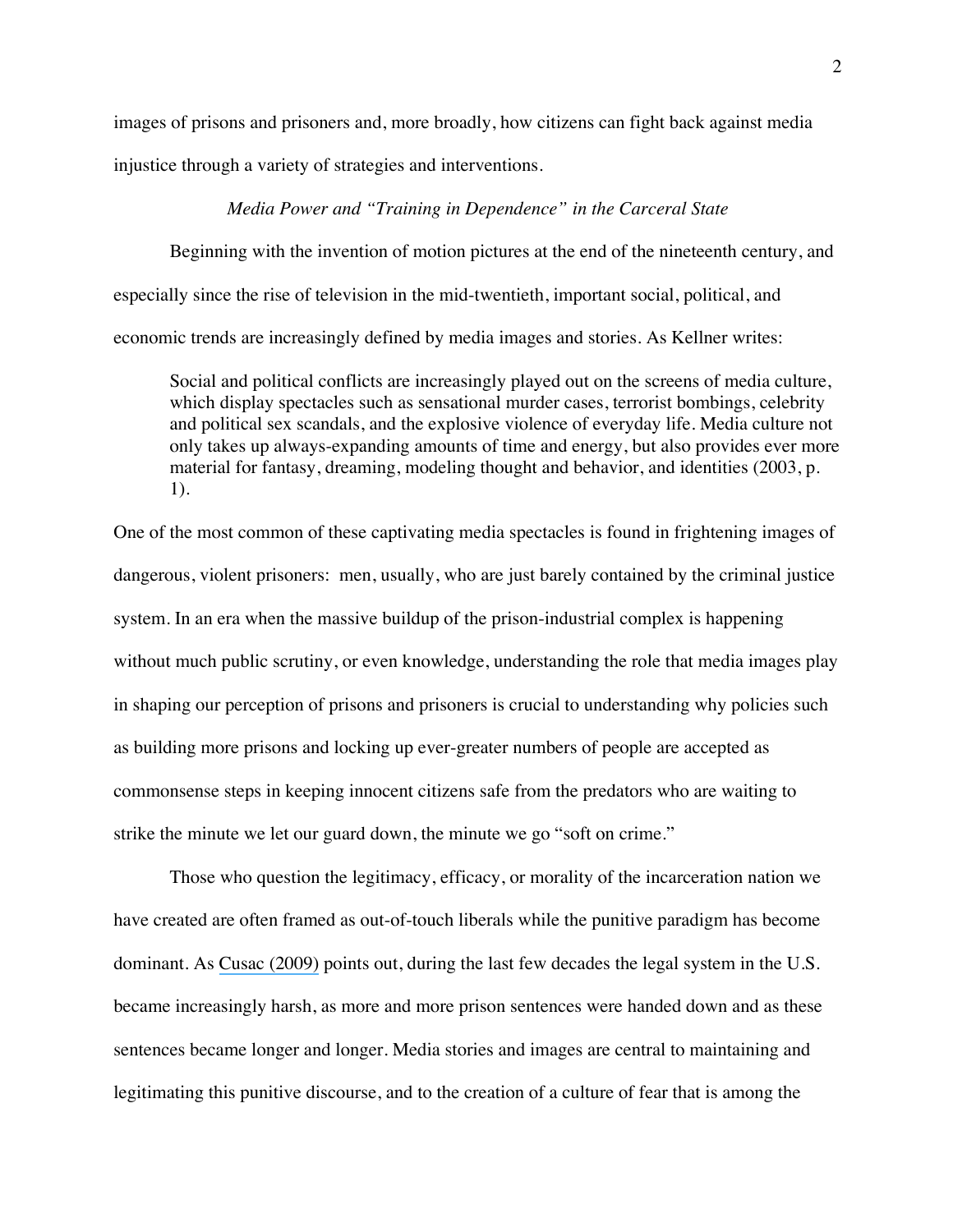dominant political forces in the twenty-first century. In regard to television news, for instance,

### Altheide writes:

Crime is but one example of a larger array of images that promote the sense that the world is out of control. Helplessness is combined in many reports with a sense of randomness. This promotes incredible anxiety and fear that something might happen (1) which we know about; (2) about which little can be done and (3) which may occur at any time. The only response we seem to have is to wait and prepare (e.g. get armed, lock doors, build walls, avoid strangers and public places)… Moreover, these responses also promote a very strong urge to get help from somewhere, anywhere. This is why audiences seem so willing to accept definitions of what the problem is – the causes of crime, what can be done about it, and how limited our alternatives are—which usually involves the police and criminal justice system (2002, pp. 136-137).

The fear generated by media images and stories is thus foundational to our acceptance of the punitive, carceral state.

Other scholars have documented how this fear has become a key tool for those seeking to justify the ever-expanding prison population, the construction of more and more prisons, and the diversion of more and more funds into the growing prison-industrial complex ([Alexander, 2010;](https://www.researchgate.net/publication/281453268_The_New_Jim_Crow_Mass_Incarceration_in_an_Age_of_Color_Blindness?el=1_x_8&enrichId=rgreq-6ed02ae2f8bc4260c167b29f34983fdc-XXX&enrichSource=Y292ZXJQYWdlOzI5MTEwODI4MztBUzozNzM0MzMxMzg0NjY4MTZAMTQ2NjA0NDgwNjM0Ng==) [Cusac, 2009;](https://www.researchgate.net/publication/290959808_Cruel_and_unusual_The_culture_of_punishment_in_America?el=1_x_8&enrichId=rgreq-6ed02ae2f8bc4260c167b29f34983fdc-XXX&enrichSource=Y292ZXJQYWdlOzI5MTEwODI4MztBUzozNzM0MzMxMzg0NjY4MTZAMTQ2NjA0NDgwNjM0Ng==) Dyer, 2000; Mauer, 1999; [Meiners, 2007;](https://www.researchgate.net/publication/287055938_Right_to_be_hostile_Schools_prisons_and_the_making_of_public_enemies?el=1_x_8&enrichId=rgreq-6ed02ae2f8bc4260c167b29f34983fdc-XXX&enrichSource=Y292ZXJQYWdlOzI5MTEwODI4MztBUzozNzM0MzMxMzg0NjY4MTZAMTQ2NjA0NDgwNjM0Ng==) [Miller, 1996](https://www.researchgate.net/publication/281453207_Search_and_Destroy_The_Plight_of_African_American_Males_in_the_Criminal_Justice_System?el=1_x_8&enrichId=rgreq-6ed02ae2f8bc4260c167b29f34983fdc-XXX&enrichSource=Y292ZXJQYWdlOzI5MTEwODI4MztBUzozNzM0MzMxMzg0NjY4MTZAMTQ2NjA0NDgwNjM0Ng==)). In fact, a report issued by The National Criminal Justice Commission in the mid-1990s (Donziger, 1996), argued for direct connections among distorted media images of crime, rising public fears, and the severe rise in incarceration, pointing out that the media environment is awash in hyperviolent images of crazed criminals, despite the fact that actual crime has been on the decline for several decades. As Glassner writes about the first decade of the twenty-first century: "In the nation's largest cities, murder accounted for only .2 percent of all crimes, and in the suburbs of those cities, murder accounted for just .01 percent. Yet not only are murder stories a staple of the coverage in those cities, accounting for 36 percent of the crimes reported on the TV news, the newscasts warned suburban viewers that crime was moving to their areas" (2010, p. 230). Thus, rather than thinking of our television and computer screens as windows on reality, a more apt metaphor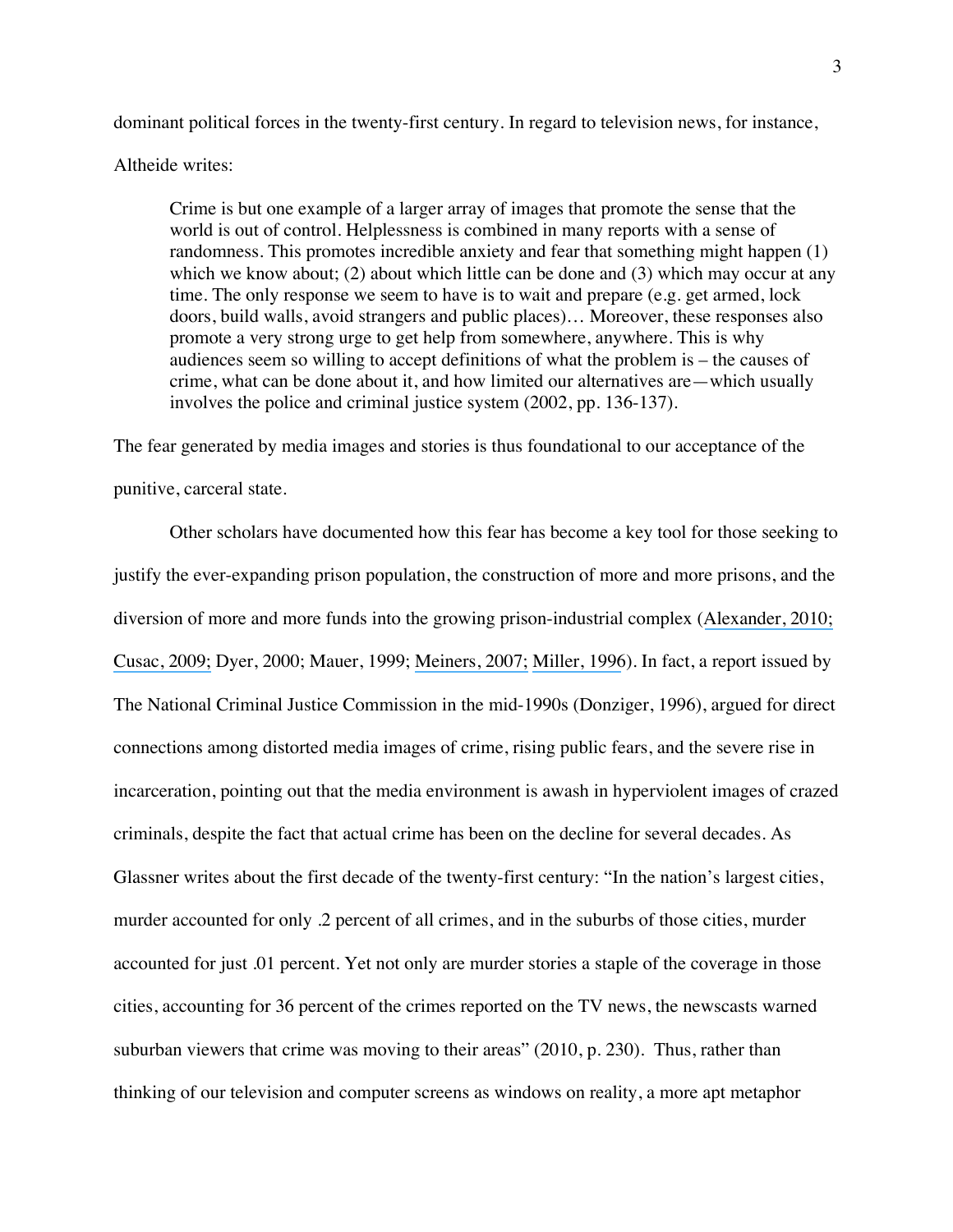would be that of the funhouse mirror, as the commercial media display distorted images of crime and violence that have only a tenuous connection to the real world they seem to reflect.

 Furthermore, the fear that is generated by these distorted media reports of crime, violence, and chaos is not a generalized or vague anxiety but a focused and specific fear related to gender, race, and class divisions. Scholars have identified how media stories of crime coalesce around the image of the dangerous, predatory, and depraved black male or, less often, the drugaddicted, sexually-promiscuous black female ([Alexander, 2010;](https://www.researchgate.net/publication/281453268_The_New_Jim_Crow_Mass_Incarceration_in_an_Age_of_Color_Blindness?el=1_x_8&enrichId=rgreq-6ed02ae2f8bc4260c167b29f34983fdc-XXX&enrichSource=Y292ZXJQYWdlOzI5MTEwODI4MztBUzozNzM0MzMxMzg0NjY4MTZAMTQ2NjA0NDgwNjM0Ng==) Collins, 2009; Dixon, 2010; Giroux, 2009; Mauer, 1999; [Meiners, 2007;](https://www.researchgate.net/publication/287055938_Right_to_be_hostile_Schools_prisons_and_the_making_of_public_enemies?el=1_x_8&enrichId=rgreq-6ed02ae2f8bc4260c167b29f34983fdc-XXX&enrichSource=Y292ZXJQYWdlOzI5MTEwODI4MztBUzozNzM0MzMxMzg0NjY4MTZAMTQ2NjA0NDgwNjM0Ng==) [Miller, 1996](https://www.researchgate.net/publication/281453207_Search_and_Destroy_The_Plight_of_African_American_Males_in_the_Criminal_Justice_System?el=1_x_8&enrichId=rgreq-6ed02ae2f8bc4260c167b29f34983fdc-XXX&enrichSource=Y292ZXJQYWdlOzI5MTEwODI4MztBUzozNzM0MzMxMzg0NjY4MTZAMTQ2NjA0NDgwNjM0Ng==); [Shanahan and Morgan, 1999](https://www.researchgate.net/publication/43128088_Television_and_Its_Viewers_Cultivation_Theory_and_Research?el=1_x_8&enrichId=rgreq-6ed02ae2f8bc4260c167b29f34983fdc-XXX&enrichSource=Y292ZXJQYWdlOzI5MTEwODI4MztBUzozNzM0MzMxMzg0NjY4MTZAMTQ2NjA0NDgwNjM0Ng==)). As Bauman argues:

The poor are portrayed as lax, sinful, and devoid of moral standards. The media cheerfully cooperate with the police in presenting to the sensation-greedy public lurid pictures of the "criminal elements," infested by crime, drugs and sexual promiscuity, who seek shelter in the darkness of their forbidding haunts and mean streets. The poor provide the usual suspects to be round up, to the accompaniment of a public hue and cry, whenever a fault in the habitual order is detected and publicly disclosed (2007, p. 28).

The distortions of the commercial media system are thus not simply random inaccuracies, inevitable to any system of representation. We can identify patterns in these images and stories; patterns that vilify the poor and people of color by associating them with deviant lifestyles and imagined crime waves.

Despite the media obsession with crime and chaos, experts from across the ideological spectrum agree that the rate of crime (as tracked by government criminal justice statistics), especially violent crime, has been falling since the mid-1980s ([Cusac, 2009;](https://www.researchgate.net/publication/290959808_Cruel_and_unusual_The_culture_of_punishment_in_America?el=1_x_8&enrichId=rgreq-6ed02ae2f8bc4260c167b29f34983fdc-XXX&enrichSource=Y292ZXJQYWdlOzI5MTEwODI4MztBUzozNzM0MzMxMzg0NjY4MTZAMTQ2NjA0NDgwNjM0Ng==) Glassner, 2010; Irwin, 2005; [Miller, 1996](https://www.researchgate.net/publication/281453207_Search_and_Destroy_The_Plight_of_African_American_Males_in_the_Criminal_Justice_System?el=1_x_8&enrichId=rgreq-6ed02ae2f8bc4260c167b29f34983fdc-XXX&enrichSource=Y292ZXJQYWdlOzI5MTEwODI4MztBUzozNzM0MzMxMzg0NjY4MTZAMTQ2NjA0NDgwNjM0Ng==)). Nonetheless, according to public opinion polls, most Americans believe that the nation suffers from more crime than ever before (Dyer, 2000). And in one peculiar way, they are correct, for while crime in the streets is falling, crime and violence on television is escalating. As George Gerbner has argued, television is the primary storyteller in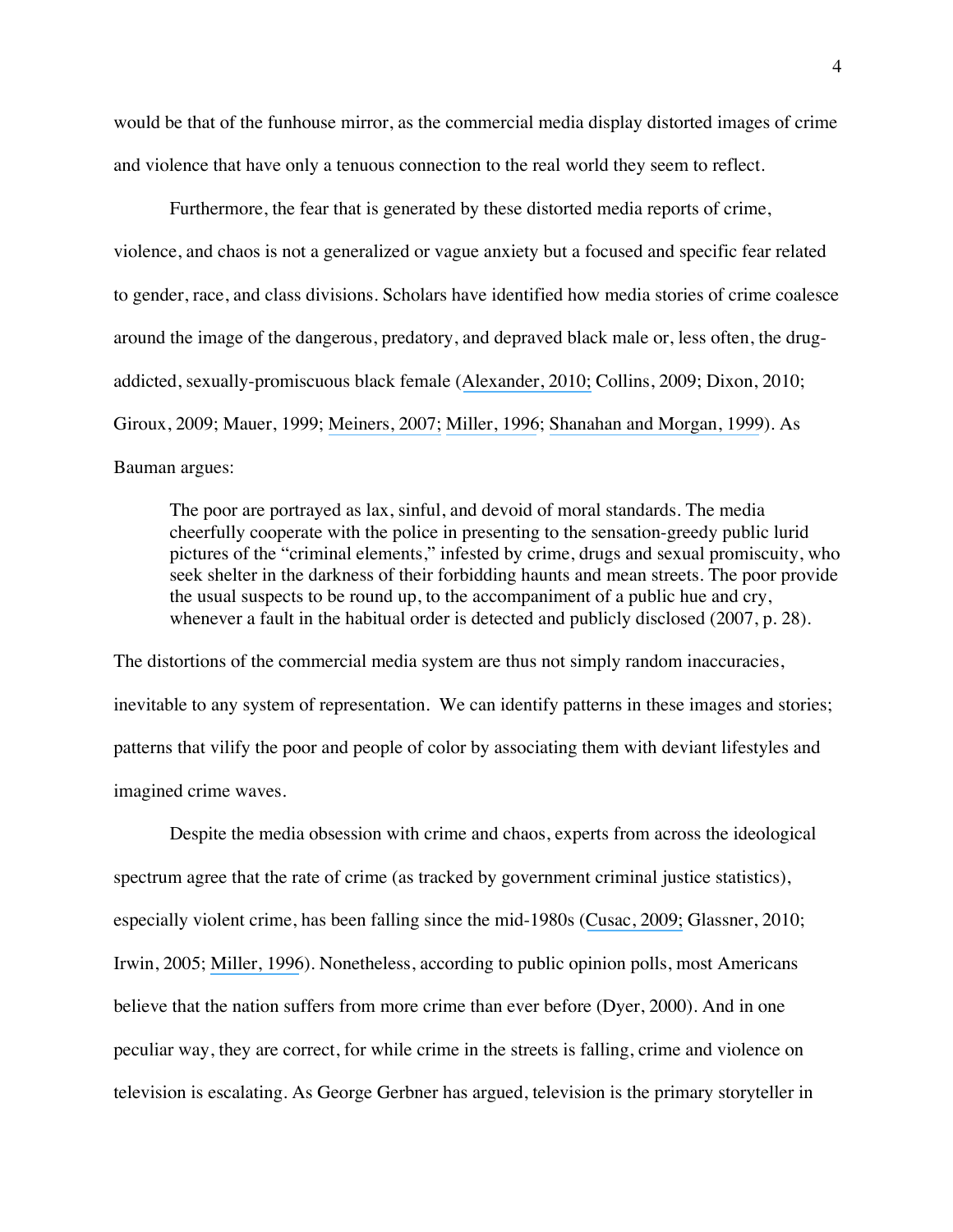U.S. culture and the stories told by the television industry are often stories of intense violence and mayhem. Since the 1960s, Gerbner and his colleagues have presented compelling research suggesting that immersion in the hyperviolent world of television is associated with a fearful emotional state among heavy viewers of television (see Morgan, Shanahan, and Signorielli, 2009 for a comprehensive summary of Gerbner's cultivation theory and research). Furthermore, this fear has important political implications. As Gerbner said (in a 1991 interview) about those who grow up in the cultural environment produced by television:

You're more insecure, more afraid, more dependent. So this becomes training in dependence. This is training to seek protection from the "stronger" members in society. And this is often training in approving repression of other people if you consider that it enhances your security. This represents itself in increasing demands for capital punishment, in approving police action, in approving the army, even foreign wars because they're considered to enhance your chances of survival (in Closepet and Tsui, 2002, p. 494).

Gerbner thus argues that the scary images of film and television have primed viewers to accept the severe measures advocated by "get tough on crime" politicians for the past four decades. Meanwhile, research has shown that the mainstream news media provide viewers with little information about the massive scale of incarceration or the race- and class-based disparities of imprisonment in the U.S. (Yousman, 2009), meaning that we are both scared and ignorant, fearful and misinformed.

This alarming confluence of fear and ignorance has been reinforced by two interrelated phenomena: a dearth of journalistic investigation into the current state of incarceration, and a wealth of lurid, graphic, images of violent prisoners and criminals on display in both fictional programming and from a degraded television news industry that is similarly organized around entertainment values and commercial priorities. While the commercial news media tend to ignore what is happening inside U.S. prisons and jails (except for sensationalistic programming,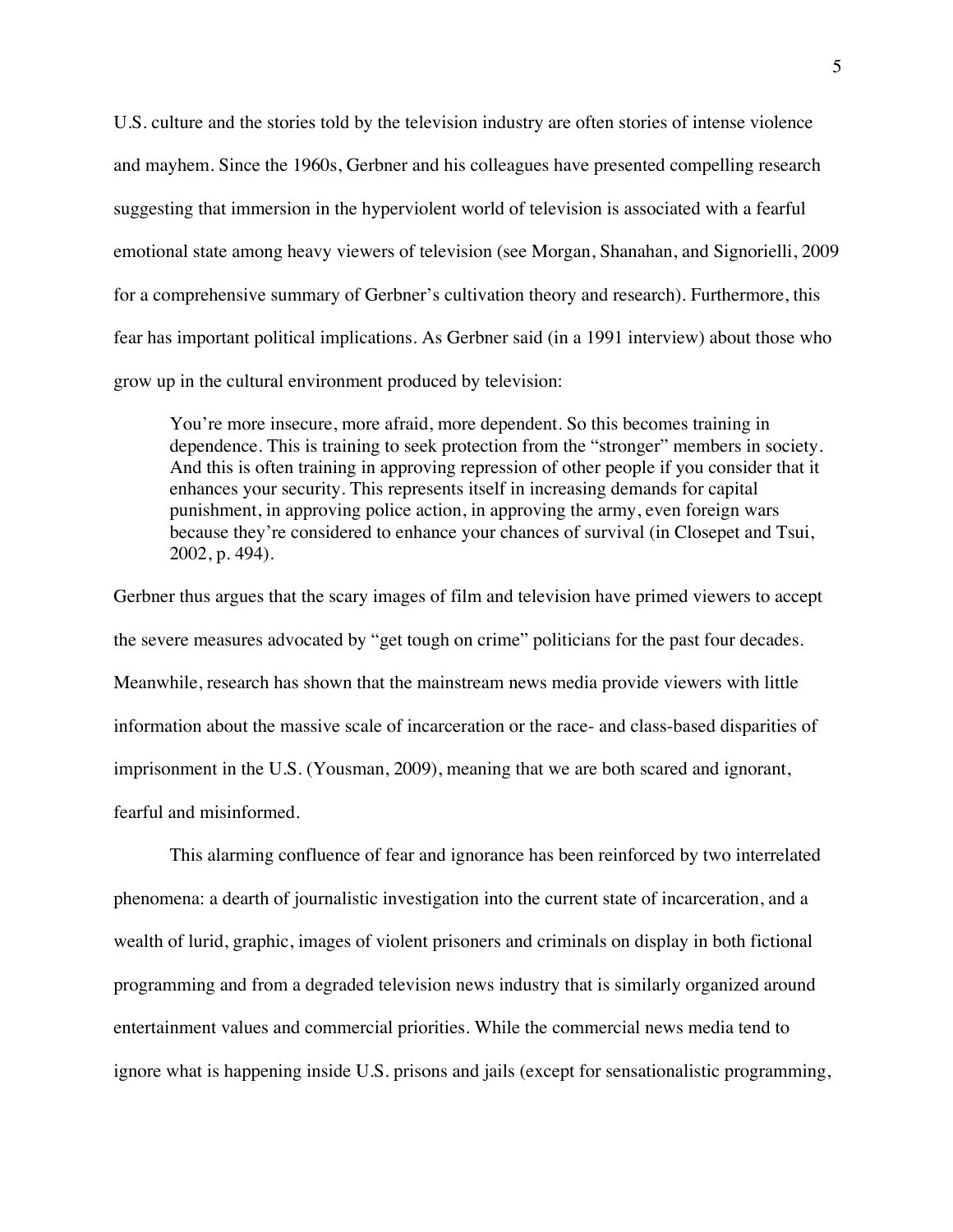like MSNBC's *Lockup,* which focus on riots, escapes, and gang wars), incarceration is a significant and recurring theme for the entertainment media industries. Prison films are abundant, rap musicians refer frequently to life behind bars, and even the video game industry has created scenarios where the action is played out behind virtual prison walls. In the commercial entertainment industries, any type of intensely dramatic setting or visually compelling image is good fodder for the corporations whose primary focus is the profit potential behind any text/image. When it comes to stories about the prison-industrial complex, the mythos of danger and deviance associated with incarceration translates easily into media spectacles that are created primarily to captivate audience attention and consumer dollars while simultaneously colonizing our imaginations.

 As Guy Debord wrote in 1967: "In societies where modern conditions of production prevail, all of life presents itself as an immense accumulation of spectacles. Everything that was directly lived has moved away into a representation" (1967, p. 42). This is an apt description of the relationship that most viewers have to the images of prisons and prisoners that appear on our screens and monitors. Indeed, because most viewers will not have experienced incarceration directly, media representations become their primary form for imagining prison. As Debord noted: "When the real world changes into simple images, simple images become real beings and effective motivations of hypnotic behavior" (1967, p. 42). As I argue below, when viewers mistake violent media spectacles for "real beings," they tend to embrace increasingly severe forms of social control such as increased surveillance, policing, and incarceration ([Debord, 1967;](https://www.researchgate.net/publication/256599875_The_Society_of_Spectacle?el=1_x_8&enrichId=rgreq-6ed02ae2f8bc4260c167b29f34983fdc-XXX&enrichSource=Y292ZXJQYWdlOzI5MTEwODI4MztBUzozNzM0MzMxMzg0NjY4MTZAMTQ2NjA0NDgwNjM0Ng==)  also see Kellner, 2003).

## *Prison Fictions*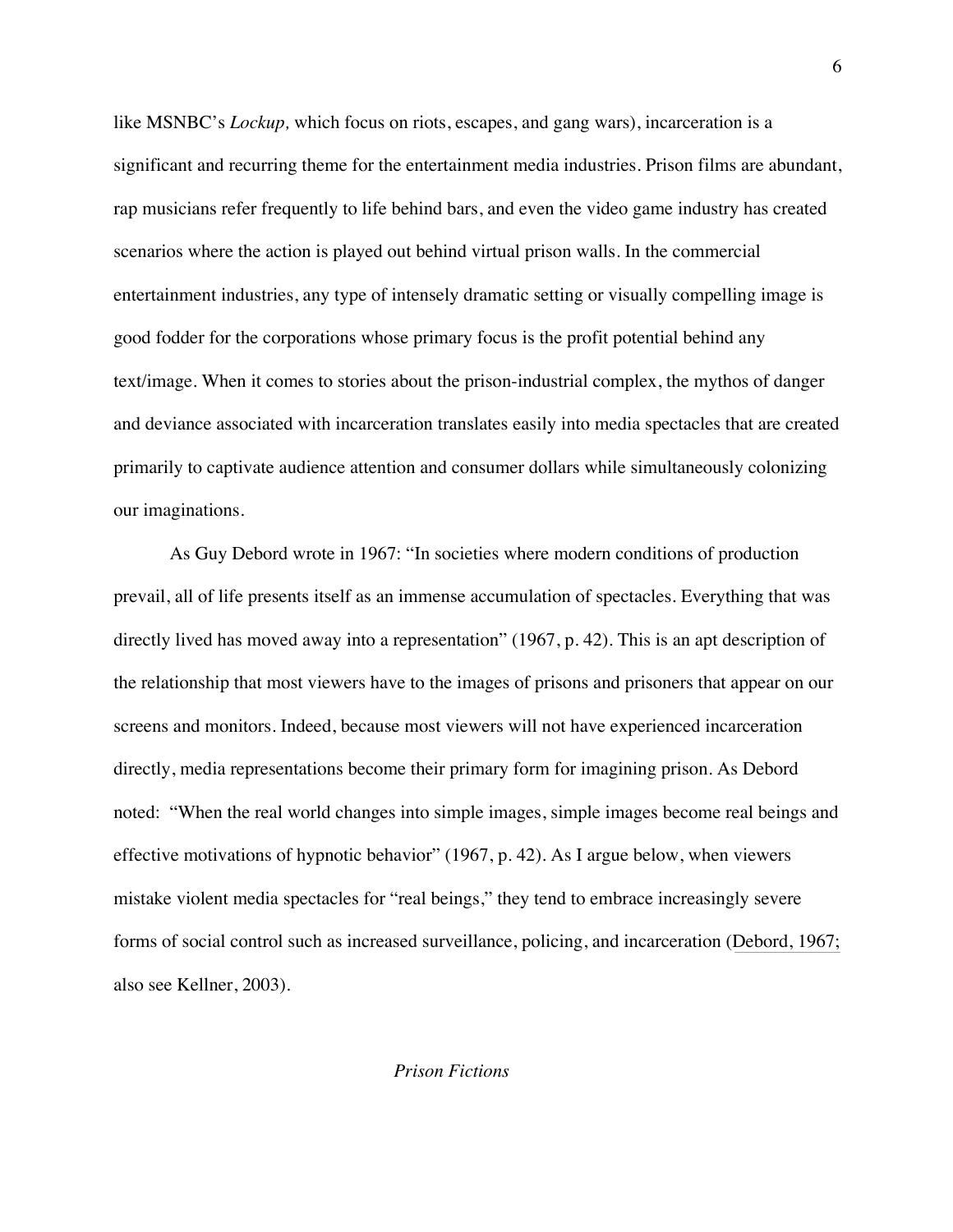While television news investigations of the practices of the U.S. penal system are rare, television dramatic programming is abundant with representations of crime, criminals, and the incarcerated ([Rapping, 2003;](https://www.researchgate.net/publication/291106254_Law_and_Justice_as_Seen_on_TV?el=1_x_8&enrichId=rgreq-6ed02ae2f8bc4260c167b29f34983fdc-XXX&enrichSource=Y292ZXJQYWdlOzI5MTEwODI4MztBUzozNzM0MzMxMzg0NjY4MTZAMTQ2NjA0NDgwNjM0Ng==) Yousman, 2009). My examination of popular crime dramas like *Law and Order* and *NYPD Blue*, for example, revealed that nearly 2/3rds of the episodes included incarcerated characters or those who had been recently paroled from prison. The absence of television news media coverage of incarceration, considered in tandem with a wealth of images of the incarcerated in dramatic programming, suggests that fictionalized and sensationalized versions of prisons and prisoners are most familiar to television audiences. However, the story that the television industry tells is one that is vastly different than the reality of incarceration in the U.S. For example, my research found that television dramas tend to represent prisoners as violent monsters, with murderers and rapists leading the way, but in actuality the prison boom has not been driven by the incarceration of violent criminals. The majority of prisoners have been sentenced for nonviolent offenses— usually related to the illusory "war on drugs" (Glassner, 2010; [Hartnett, 1995;](https://www.researchgate.net/publication/228022929_Imperial_Ideologies_Media_Hysteria_Racism_and_the_Addiction_to_the_War_on_Drugs?el=1_x_8&enrichId=rgreq-6ed02ae2f8bc4260c167b29f34983fdc-XXX&enrichSource=Y292ZXJQYWdlOzI5MTEwODI4MztBUzozNzM0MzMxMzg0NjY4MTZAMTQ2NjA0NDgwNjM0Ng==) [Hartnett, 2000](https://www.researchgate.net/publication/238431767_A_Rhetorical_Critique_of_the_Drug_War_Slavery_and_the_Nauseous_Pendulum_of_Reason_and_Violence?el=1_x_8&enrichId=rgreq-6ed02ae2f8bc4260c167b29f34983fdc-XXX&enrichSource=Y292ZXJQYWdlOzI5MTEwODI4MztBUzozNzM0MzMxMzg0NjY4MTZAMTQ2NjA0NDgwNjM0Ng==)). But as television scholars have argued (see [Gerbner and Gross, 1976](https://www.researchgate.net/publication/22223200_Living_With_Television_The_Violence_Profile?el=1_x_8&enrichId=rgreq-6ed02ae2f8bc4260c167b29f34983fdc-XXX&enrichSource=Y292ZXJQYWdlOzI5MTEwODI4MztBUzozNzM0MzMxMzg0NjY4MTZAMTQ2NjA0NDgwNjM0Ng==)), violence on television is not meant to be factual so much as generically familiar: the violence must fill genre-driven requirements by creating the compelling visuals, simple dramatic conflicts, and quick resolutions that fuel the assembly line of weekly television program production. The television industry therefore relies on gruesome tales of murder and mayhem not because anyone involved thinks they are "real," but because they facilitate the production of the formulaic and compressed narratives that attract viewer attention in an increasingly cluttered and fragmented media environment.

 While the overrepresentation of violence is one key aspect of television images of prisons and prisoners, an equally significant problem is the mass media's production of racial fantasies.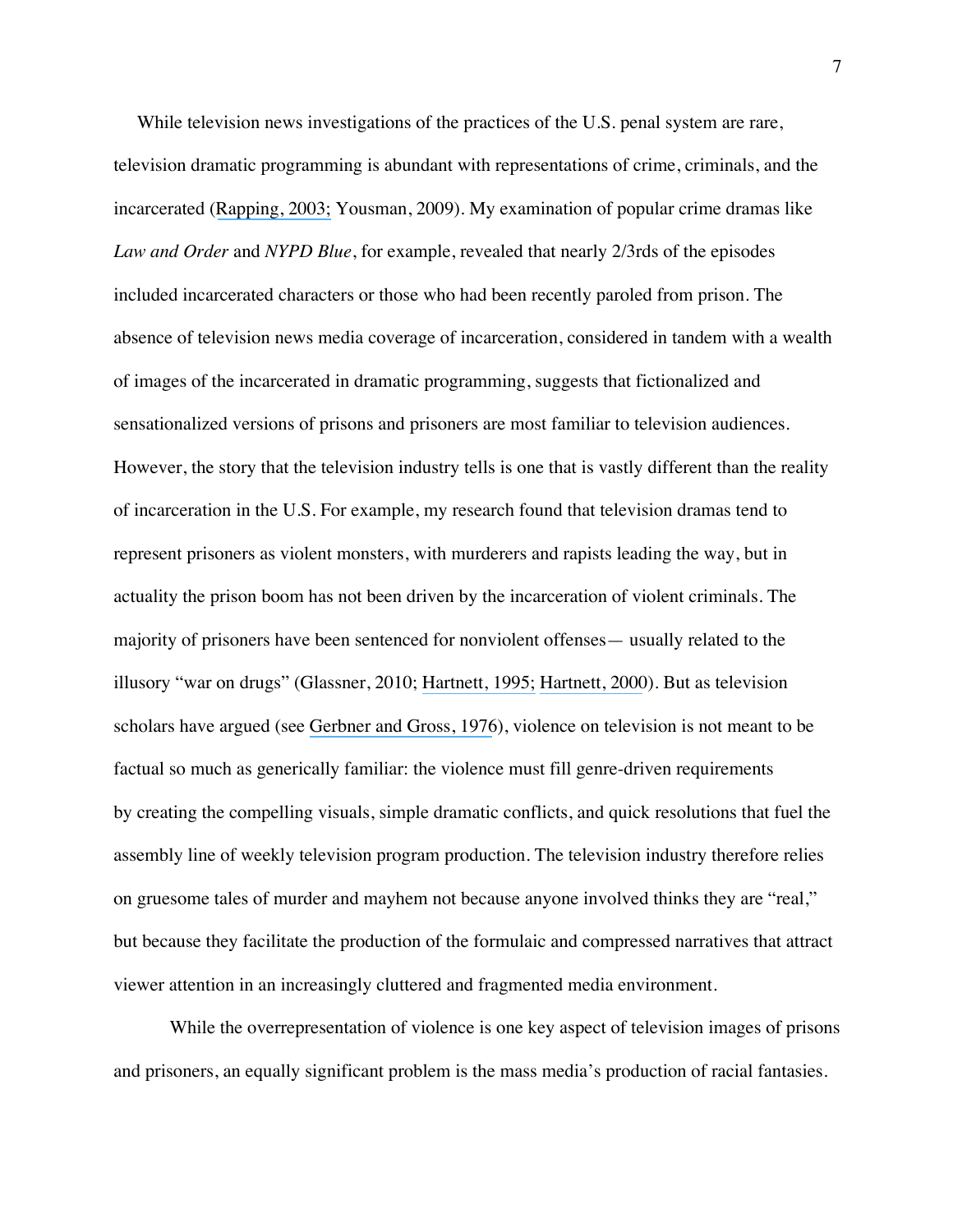This is why numerous scholars have argued that we cannot fully understand the prison population explosion without understanding racial politics in America during the twentieth and twenty-first centuries ([Alexander, 2010;](https://www.researchgate.net/publication/281453268_The_New_Jim_Crow_Mass_Incarceration_in_an_Age_of_Color_Blindness?el=1_x_8&enrichId=rgreq-6ed02ae2f8bc4260c167b29f34983fdc-XXX&enrichSource=Y292ZXJQYWdlOzI5MTEwODI4MztBUzozNzM0MzMxMzg0NjY4MTZAMTQ2NjA0NDgwNjM0Ng==) Davis, 2003; Giroux, 2009; Mauer, 1999; [Miller, 1996](https://www.researchgate.net/publication/281453207_Search_and_Destroy_The_Plight_of_African_American_Males_in_the_Criminal_Justice_System?el=1_x_8&enrichId=rgreq-6ed02ae2f8bc4260c167b29f34983fdc-XXX&enrichSource=Y292ZXJQYWdlOzI5MTEwODI4MztBUzozNzM0MzMxMzg0NjY4MTZAMTQ2NjA0NDgwNjM0Ng==)). For example, scholars have argued that because blacks and Latinos are more likely to be depicted as violent than whites, the severity of the criminal justice system and the brutal conditions inside the nation's prisons are framed as a necessary and logical response to those savage Others who threaten the racial order ([Entman and Rojecki, 2000;](https://www.researchgate.net/publication/41113662_The_Black_Image_in_the_White_Mind_Media_and_Race_in_America?el=1_x_8&enrichId=rgreq-6ed02ae2f8bc4260c167b29f34983fdc-XXX&enrichSource=Y292ZXJQYWdlOzI5MTEwODI4MztBUzozNzM0MzMxMzg0NjY4MTZAMTQ2NjA0NDgwNjM0Ng==) Mauer, 1999; [Miller, 1996;](https://www.researchgate.net/publication/281453207_Search_and_Destroy_The_Plight_of_African_American_Males_in_the_Criminal_Justice_System?el=1_x_8&enrichId=rgreq-6ed02ae2f8bc4260c167b29f34983fdc-XXX&enrichSource=Y292ZXJQYWdlOzI5MTEwODI4MztBUzozNzM0MzMxMzg0NjY4MTZAMTQ2NjA0NDgwNjM0Ng==) Yousman, 2009). Brutal state practices are therefore legitimated through narratives that frame the punitive treatment of prisoners as both necessary and deserved. These brutalizing fictions suggest that the penal system is too lenient or soft on these dark Others, that rehabilitation is impossible, that prisoners are dangerous creatures who require severe punishment, and that, ultimately, capital punishment is the only solution. Following on media patterns that date back to the dawn of the nation (Hartnett, 2010; Stabile, 2006), such media images and narratives construct the penal system as just, as a flawed but ultimately functional institution ([Cusac, 2009;](https://www.researchgate.net/publication/290959808_Cruel_and_unusual_The_culture_of_punishment_in_America?el=1_x_8&enrichId=rgreq-6ed02ae2f8bc4260c167b29f34983fdc-XXX&enrichSource=Y292ZXJQYWdlOzI5MTEwODI4MztBUzozNzM0MzMxMzg0NjY4MTZAMTQ2NjA0NDgwNjM0Ng==) [Meiners, 2007;](https://www.researchgate.net/publication/287055938_Right_to_be_hostile_Schools_prisons_and_the_making_of_public_enemies?el=1_x_8&enrichId=rgreq-6ed02ae2f8bc4260c167b29f34983fdc-XXX&enrichSource=Y292ZXJQYWdlOzI5MTEwODI4MztBUzozNzM0MzMxMzg0NjY4MTZAMTQ2NjA0NDgwNjM0Ng==) [Rapping, 2003;Y](https://www.researchgate.net/publication/291106254_Law_and_Justice_as_Seen_on_TV?el=1_x_8&enrichId=rgreq-6ed02ae2f8bc4260c167b29f34983fdc-XXX&enrichSource=Y292ZXJQYWdlOzI5MTEwODI4MztBUzozNzM0MzMxMzg0NjY4MTZAMTQ2NjA0NDgwNjM0Ng==)ousman, 2009).

 My textual analysis of television crime dramas also revealed that imprisoned characters, while a regular part of the cast of prime-time crime dramas, tend to function more as plot devices than as living human beings. In most television crime dramas, the daily conditions of life in the nation's prisons are not germane to the discourse. Crime in the streets is a recurring theme in television drama and the focus of some of the most highly watched programs on television. For example, during the 2010-2011 television season, programs like *CSI*, *NCIS*, *Criminal Minds*, *The Mentalist*, and *The Closer* were all ratings leaders and they all featured dedicated law enforcement officials hunting down and capturing an endless array of murderers, rapists, and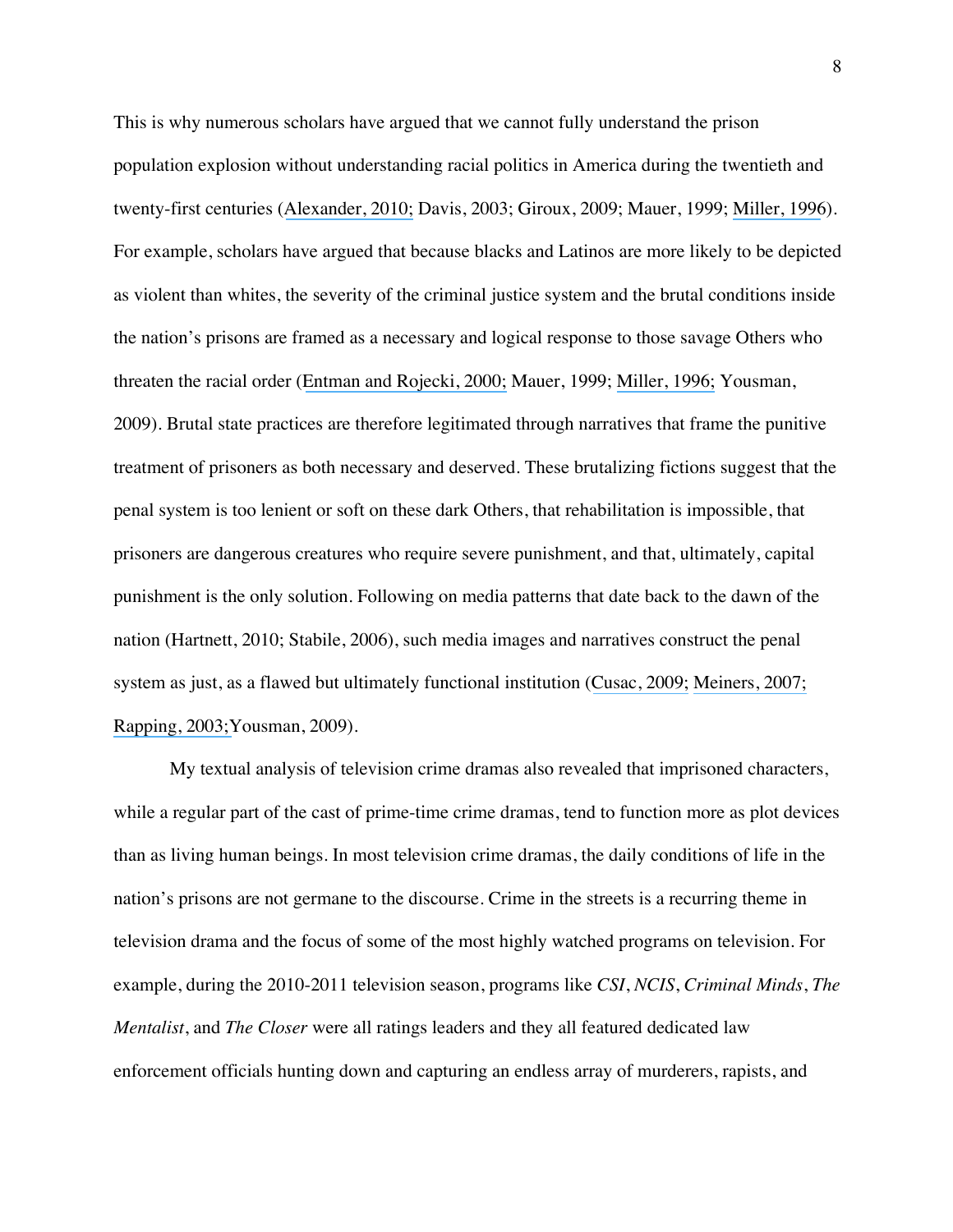thieves. Despite this focus on crime and punishment, the fates of those who are convicted and sentenced to prison is largely outside of the discourse. In the hundreds of hours of dramatic programming that I examined, scenes of daily life inside prisons were never represented (with the exception of two programs, discussed below). Issues such as the conditions inside the nation's prisons, the fates of those who are sentenced to them, and the ripple effect of mass incarceration on communities, are seemingly irrelevant to the obsession with crime and policing that these programs both reflect and help to construct. The invisible nature of the nation's prisons and jails held true across all of the television programming I examined with just two notable exceptions—*Oz* and *Prison Break*.

 *Oz*, which debuted on HBO in 1997, was the first ongoing U.S. television program set inside a prison. TVGuide.com described the program as "a grim and graphically raw drama about life (and often death) in an experimental prison ward called Emerald City at the Oswald State Correctional Facility (nicknamed Oz)." *Oz* was well received by television critics who repeatedly praised the program for its realism. However, most of this notion of realism was based on the show's frequent portrayals of extreme violence. In its six seasons *Oz* pushed television violence to new and bizarre levels, including: prisoners burying each other alive, electrocuting one another by shoving each others' heads into television sets, dying on an electric fence, poisoning one another, repeatedly torturing and assaulting other prisoners, attempting to blow up the prison with a homemade bomb, and even being urged to murderous activity by ghostly visitations. As absurd as some of those scenarios are, the overall tone of *Oz* is also at odds with the reality of life in America's maximum-security institutions. On *Oz*, prisoners wander the hallways and recreation areas of the prison at will, with little surveillance or intervention by the guards. They blithely commit havoc over and over again with almost no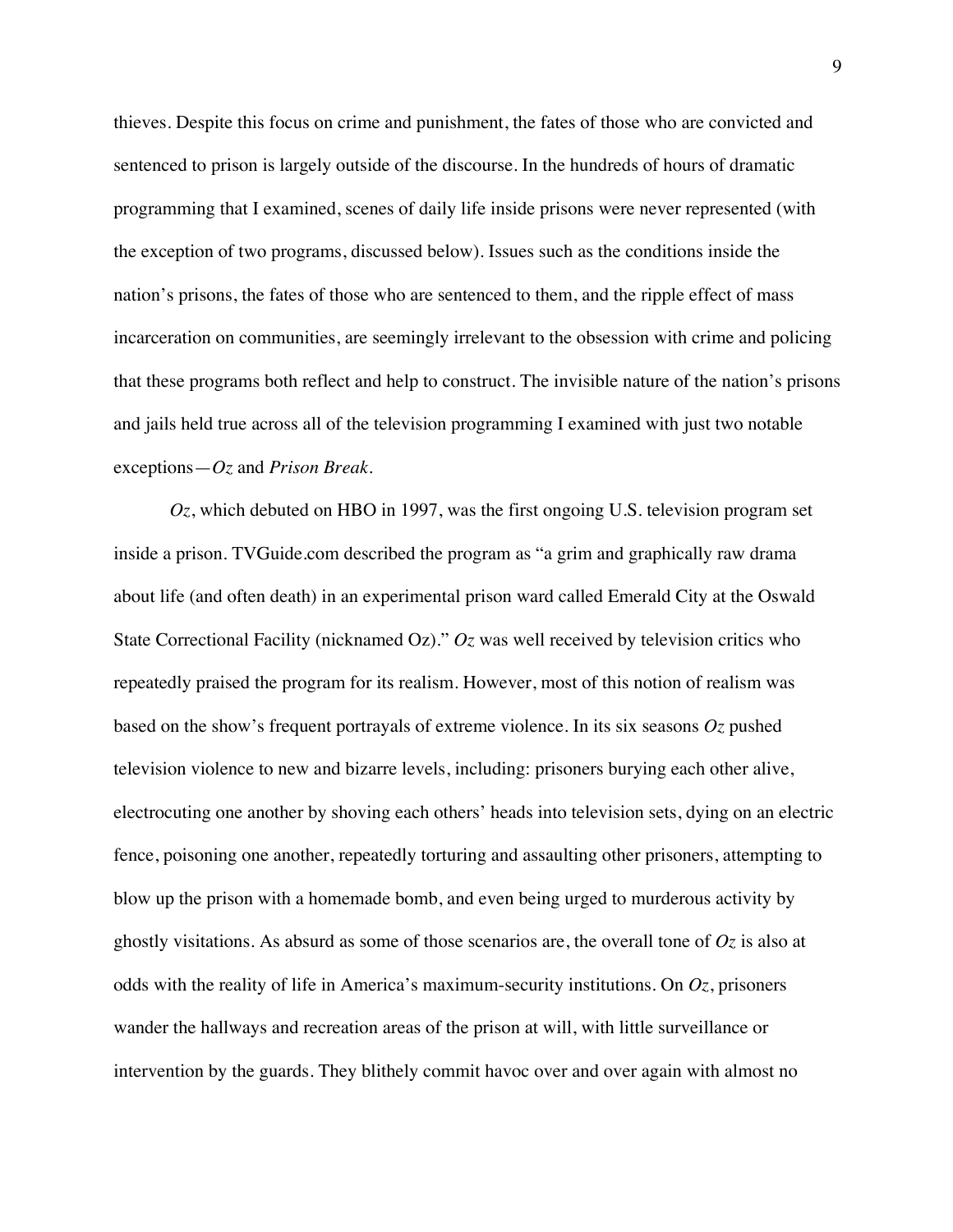consequences. In actuality, prisoners in the most severe facilities, like those that  $Oz$  is supposed to represent, spend most of their time, as much as 23 hours a day, alone, locked inside their cells (Abramsky, 2007). Oz's purported "realism" is therefore not only fictional, but fictional in ways that reproduce the worst stereotypes about prisons and prisoners.

The notion that  $Oz$  presents viewers with a "real" peek into the nation's prisons is thus completely absurd. On one level this is understandable, for television fictions are just that fiction. Yet HBO works very hard to suggest that its programming is different. One of their prominent marketing slogans is "It's not TV: It's HBO." "Reality" has become a key marketing strategy throughout the television industry; ranging from the wild popularity of so-called reality television programs, to the "Ripped from the Headlines" slogans attached to crime dramas like *Law and Order*, to the emphasis in HBO programs of a gritty sort of look at the underbelly of American culture on programs like *The Sopranos*, *Boardwalk Empire*, and *Oz*. Yet so often in these programs what is considered "real" is simply extreme violence. As Gerbner and his colleagues have argued since the 1960s, this construction of constant violence as a "real" part of everyday existence has debilitating consequences for our social world, for it cultivates mistrust, fear of others, and a willingness to submit to increasingly severe measures of social control.

*Oz*'s use of terror as a commodity, a way to draw viewers to the program's hyperviolent brand image, is therefore politically significant, as viewers who have few counter-narratives to draw on may construct their imagination of prisons and prisoners from programs like this, the numerous Hollywood films that represent prisoners in a similar hyperviolent fashion, or the popular Fox television program, *Prison Break*, that followed in the wake of *Oz*. *Prison Break*  debuted on the Fox network in 2005, becoming only the second U.S. television drama to focus primarily on incarcerated characters as the central protagonists. *Prison Break*, like *Oz*, was both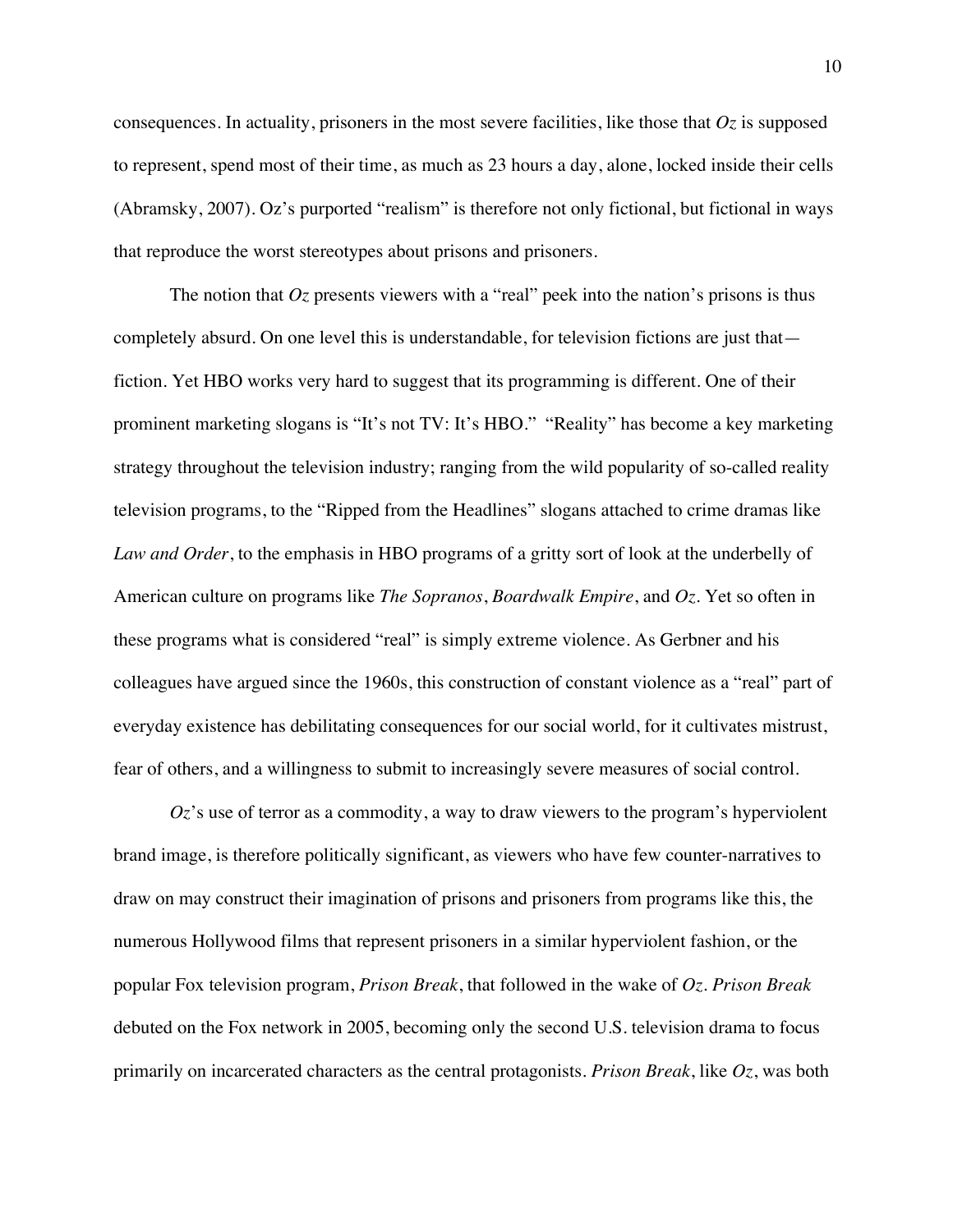a critical and popular success. Unlike *Oz*, *Prison Break* included many subplots that occurred outside of the prison, yet it also shares many characteristics with the earlier program, including supposed "behind the scenes" glimpses into prison life, bizarre plot twists, unlikely scenarios, characterizations of prisoners as savage (often psychopathic) deviants, and an extremely high degree of violence, often leading to death. As Meiners (2007) has written, programs like *Prison Break* are media spectacles constructed from a Manichean world-view, pitting a few innocent heroes against hordes of inherently dangerous and bad prisoners**.** Meiners asks us to question this construction through a bit of self-reflection:

And, as we jaywalk, or cheat on taxes, or download songs for free from the Internet, or lie to the boss, or "borrow" paper from the photocopier at work for personal use, or use a variety of legal and illegal drugs, and more, what precisely does this category *innocent* mean? Invoking it is worrisome as it reifies an identity that is not possible, yet fictions still persist. Innocence also exists in a legal and cultural landscape where what is defined as a crime has been, and continues to be, explicitly racialized (2007, p. 179).

 Meiners' questions illustrate how the line between innocence and guilt is not as clearly defined as programs like *Prison Break* suggest. In fact, [Bohm \(1986\)](https://www.researchgate.net/publication/237956956_Crime_criminal_and_crime_control_policy_myths?el=1_x_8&enrichId=rgreq-6ed02ae2f8bc4260c167b29f34983fdc-XXX&enrichSource=Y292ZXJQYWdlOzI5MTEwODI4MztBUzozNzM0MzMxMzg0NjY4MTZAMTQ2NjA0NDgwNjM0Ng==) argues that as many as 90% of Americans have committed some type of legal offense for which they could have been, might have been, incarcerated. Yet on television those in prison are defined as alien, completely and totally unlike Us, the innocent viewers. Programs like *Oz* and *Prison Break* fill our homes with images of prisoners (very often black or brown men) as sadistic monsters who are not completely controlled even by today's severe maximum-security institutions. If this is the case, if these creatures are so unlike us, so alien and dangerous, then we must become even more punitive, even more repressive in our approach to criminal justice. Even more policing and surveillance is necessary, even more prisons, even harsher prison environments and sentencing policies; this is all deemed necessary by these narratives of terror.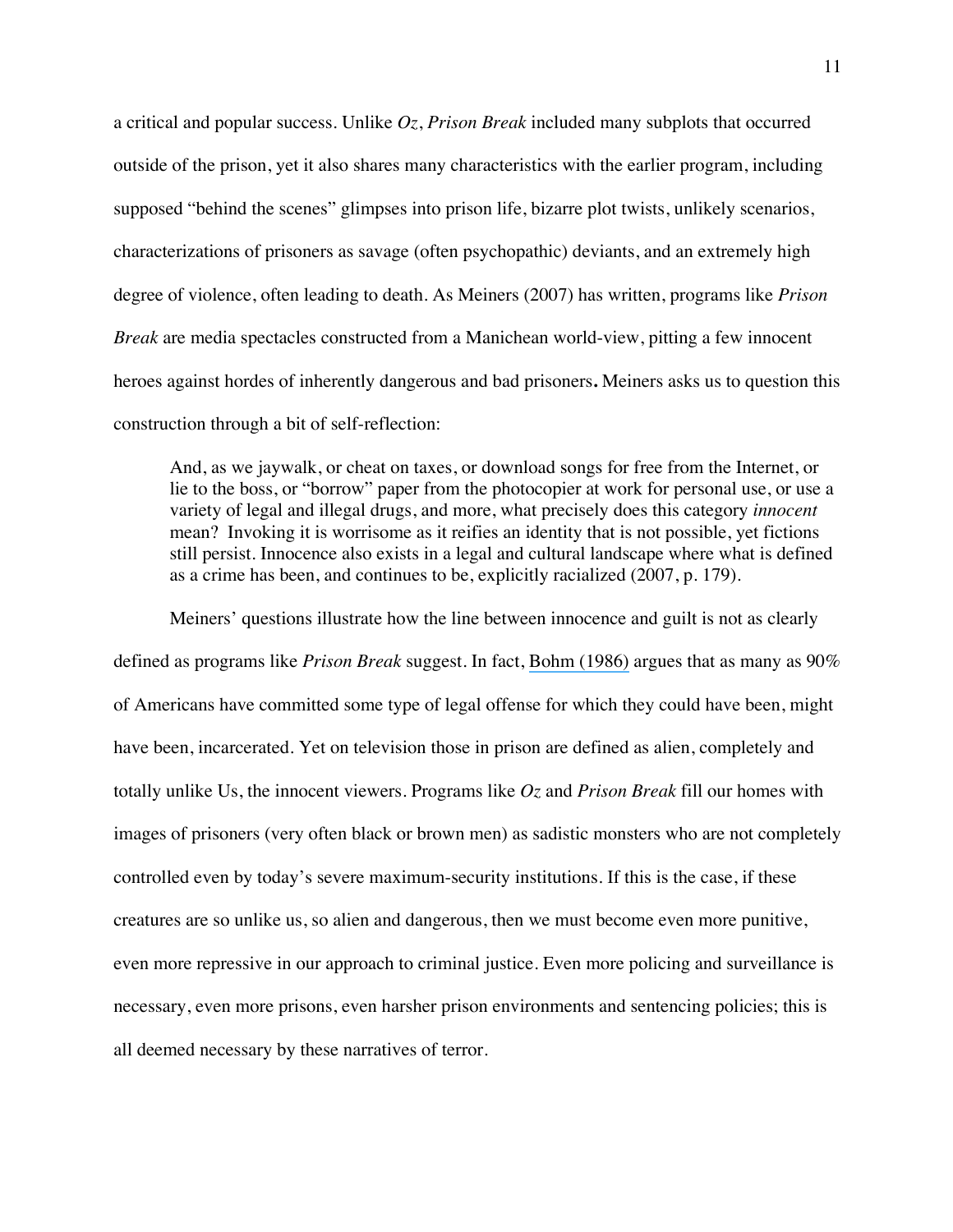As Meiners (2007) points out, crime-related fear is often based on an underlying relationship to racial unease as well, and this is certainly true in both television news and television fictions. To explore this claim, consider the case of England's late-1970's panic over "mugging." As argued in Stuart Hall's landmark text, *Policing the Crisis* ([Hall, et al. 1978](https://www.researchgate.net/publication/270664913_Policing_the_Crisis_Mugging_The_State_and_Law_and_Order?el=1_x_8&enrichId=rgreq-6ed02ae2f8bc4260c167b29f34983fdc-XXX&enrichSource=Y292ZXJQYWdlOzI5MTEwODI4MztBUzozNzM0MzMxMzg0NjY4MTZAMTQ2NjA0NDgwNjM0Ng==)), England's news media created the new label of "mugging" to describe street robberies, thus triggering a panic over an imagined crime wave that reflected deep-seated racial fears and anxieties caused by the shifting of long-standing cultural norms in post-imperial England. Hall and his co-authors contend that the crisis that needed to be policed in 1970s Great Britain was not the imagined spike in "muggings" in the streets, but the social pressures that followed from an influx of large numbers of immigrants, the "darkening" of the British population, and the declining economic conditions of the white working and middle-classes. "Mugging" was not an actual legal category of crime that had previously existed, but a media/political construction, a peg on which the coat of law and order could be hung, and a rallying cry that provided legitimation for repressive policing and the erosion of civil liberties. "Mugger" became a code word for Black youth—the "folk devils" that were the scapegoats for the anxieties of a nation in transition. As Hall and his coauthors argue:

The Folk Devil—on to whom all our most intense feelings about things going wrong, and all our fears about what might undermine our fragile securities are projected-- is... a sort of alter ego for Virtue. In one sense, the Folk Devil comes up at us unexpectedly, out of the darkness, out of nowhere. In another sense, he is all too familiar; we know him already, before he appears. He is the reverse image, the alternative to all we know: *the negation*. . . . The "mugger" was such a Folk Devil; his form and shape accurately reflected the content of the fears and anxieties of those who first imagined, and then actually discovered him: young, black, bred in, or arising from the 'breakdown of social order' in the city; threatening the traditional peace of the streets, the security of movement of the ordinary respectable citizen (1978, p. 161, emphasis in the original).

 The British-based "folk devils" created by the mugging craze sound strikingly similar to those racist tropes that have driven U.S. crime policy since the end of the Civil War. Indeed,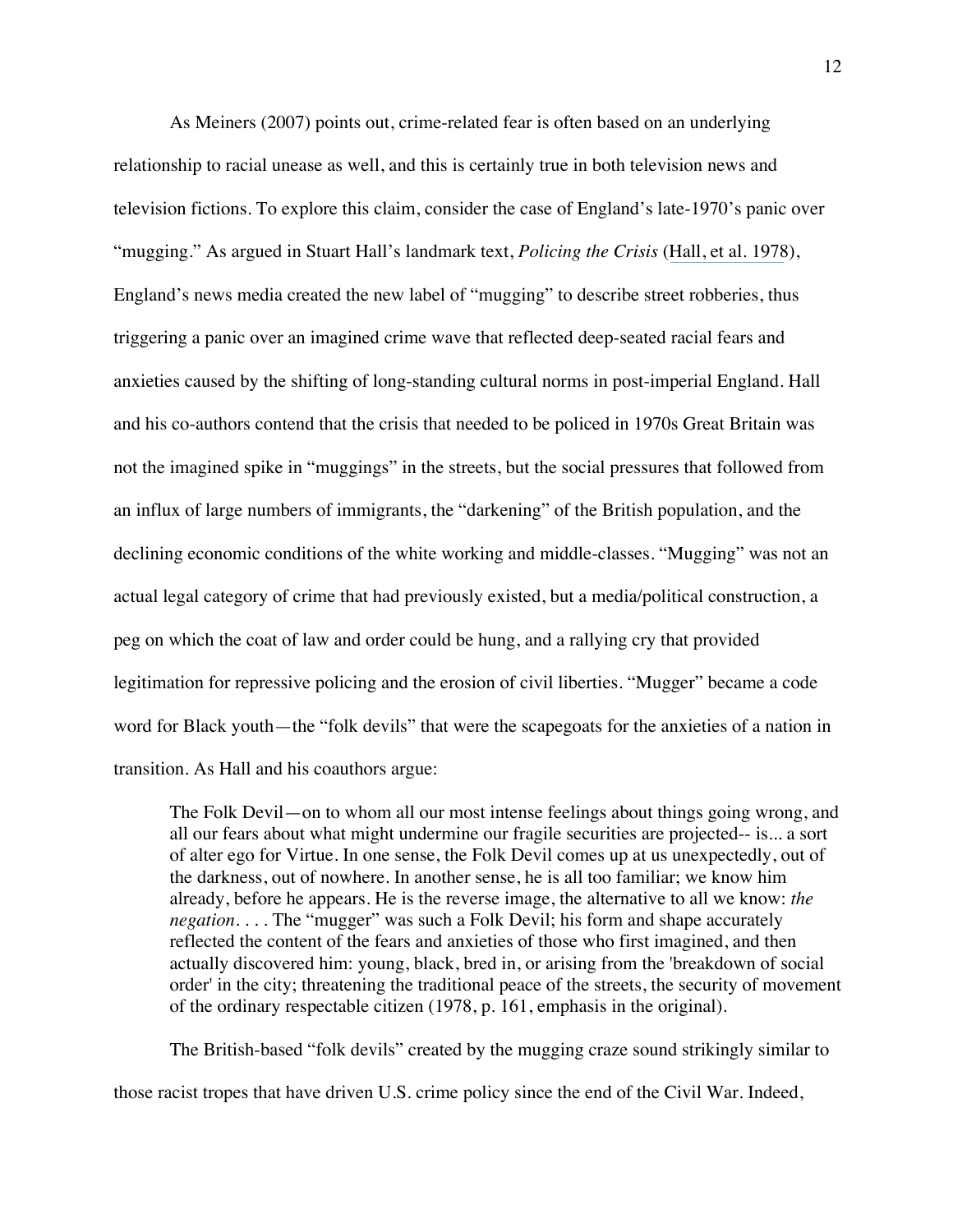research has shown that many Americans associate blackness with criminality (Gilliam and Iyengar, 2000), and that the "black image in the white mind," as Fredrickson (1971), put it, is one marked by fear and trepidation. As Alexander (2010), Entman and Rojecki (2000), Giroux (2009), Hartnett (2010), Mauer (1999), Miller (1996), Stabile (2006), West (1994), and many others have documented, in the U.S. men of color have long been depicted as threats to the social order by politicians, representatives of the criminal justice system, and media storytellers and pundits. The image of a scary black or brown man is frequently used as shorthand for those seeking to consolidate their power, as in the infamous "Willie Horton" political advertisements that helped George H.W. Bush defeat his Democratic opponent in the 1988 presidential election by insinuating that Michael Dukakis favored letting black murders roam the streets while on parole from prison (Jamieson, 1993).

While it was not solely men of color who were portrayed as violent in the programming I examined, television's racial representations must be situated in the larger historical context of mass mediated representations of blacks and Latinos. The construction of violent black and Latino masculinity in the news, on *Oz* and *Prison Break*, and in other dramatic programs, is part of a long tradition in U.S. film and television that has articulated darkness with savagery, dating back almost a century to D.W. Griffith's notorious celebration of the rise of the Ku Klux Klan in *Birth of a Nation* (1915), and continuing on to the overrepresentation of black criminals on television news, the drug dealers and thugs that inhabited the "blaxploitation" films of the 1970s and their ancestors in urban films of subsequent decades, the villainous figures on television cop shows (including so-called "reality" programs), the gun-toting menaces in "gangsta" rap videos, and the dark monsters that roam the hallways of *Oz*. Indeed, the histories of U.S. media and U.S racism align very closely, and it often seems that the cultivation of racial fear is one of the most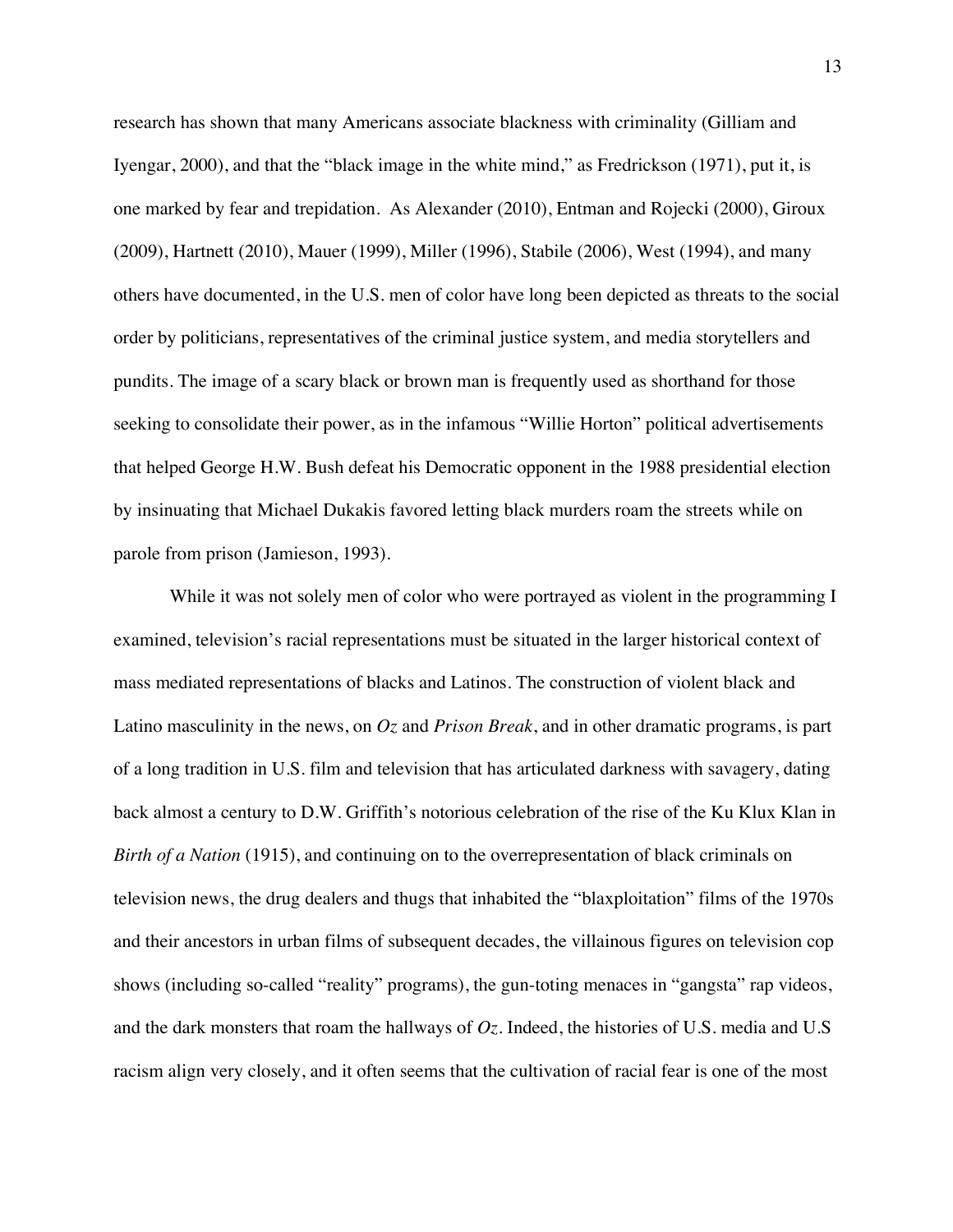consistent characteristics of U.S. electronic media since Edison first began tinkering with moving images (Stabile, 2006).

### *Other Stories, Other Storytellers: Perspectives of Dissent and Acceptance*

 Television may be the central storyteller in American culture (Morgan, Shanahan, and Signorielli, 2009), but it is not the only potential source of stories about incarceration, for those who have lived in America's prisons and jails also have stories to tell. Thus, in additional to my critical readings of television representations of incarceration, I have spent time speaking with people who have been incarcerated. I asked them to discuss their own experiences in prisons and their thoughts on film and television representations of prisons and prisoners.

 It is often difficult for researchers to gain access to incarcerated men and women. However, I was able to locate a community day program that aids ex-prisoners with their transition back into free society, and they allowed me to interview any of their clients who were willing to speak to me. While the twenty-five men and one woman who volunteered to participate in my focus group interviews do not constitute a scientific, randomly selected sample, they do represent a range of prison experiences in terms of the institutions they were imprisoned in and the lengths of sentence they served. In addition, the racial distribution of my volunteers was similar to that of America's prison population: twelve blacks, nine Latinos, and five whites. Their ages also matched the general parameters of most prisoners, ranging from early twenties to early fifties. Meeting in small groups in a conference room at the transitional day program, I asked them to describe their daily routines while incarcerated and their relationships with other prisoners and prison staff. Specific questions focused on concrete situations related to the prison experience: sexual relationships, friendship, violence, privacy, punishment, race relations, drugs, visitation, work, education, recreation and leisure, food, sleep, hygiene, health, safety, and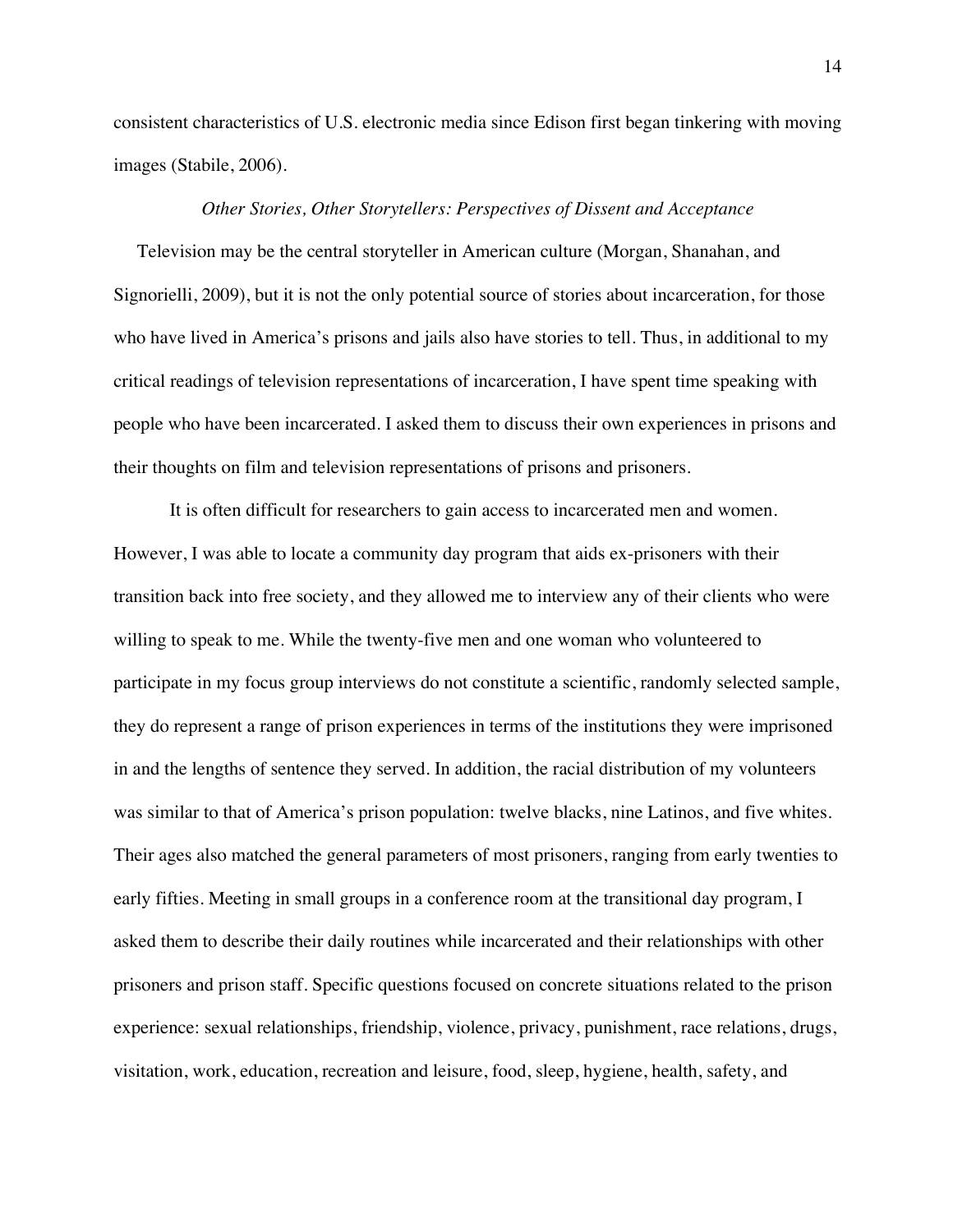therapeutic and rehabilitative programs. I focused on these topics because much of the vast literature about life in America's prisons, created by historians, sociologists, communication scholars, prisoners, and those educators and activists who work closely with them, has identified these issues as central to the lives of prisoners (for just a small taste of this abundant literature see: Abu-Jamal, 1995; Burton-Rose, 1998; Cleaver, 1968; [Conover, 2000;](https://www.researchgate.net/publication/240137672_Newjack_Guarding_Sing_Sing?el=1_x_8&enrichId=rgreq-6ed02ae2f8bc4260c167b29f34983fdc-XXX&enrichSource=Y292ZXJQYWdlOzI5MTEwODI4MztBUzozNzM0MzMxMzg0NjY4MTZAMTQ2NjA0NDgwNjM0Ng==) Davis, 2005; Girshick, 1999; Jackson, 1970; Leder, 2000; Prejean, 1993; Rideau and Wikberg, 1992; X and Haley, 1964). Finally, I showed the volunteers a short video clip taken from the program *Oz* and asked them in open and general terms what they thought of it.

 The stories these ex-prisoners told were different from the stories I had found in television representations of incarceration. For instance, they described institutions that are much more repressive than those depicted on U.S. television, marked by close supervision and surveillance, limited freedom of movement, and strict daily routines. While they did speak of some violence they encountered in prison, they also tended to refute the hyperviolent construction of prisoners suggested by television. Television focuses on rape, murder, and riots, suggesting that these extreme incidents are routine and inevitable due to the natural sadism and brutality of the incarcerated; in contrast, the people I spoke with provided insights into how prisons and jails *as institutions* encourage rather than discourage violence, are founded in violent principles, and operate based on punitive and violent practices. These perspectives on the relationship between incarceration and violence are consistent with the findings of many sociologists and other scholars who have written extensively about the dehumanizing effects of the prison-industrial complex (see, among others, Abramsky, 2002; [Alexander, 2010;](https://www.researchgate.net/publication/281453268_The_New_Jim_Crow_Mass_Incarceration_in_an_Age_of_Color_Blindness?el=1_x_8&enrichId=rgreq-6ed02ae2f8bc4260c167b29f34983fdc-XXX&enrichSource=Y292ZXJQYWdlOzI5MTEwODI4MztBUzozNzM0MzMxMzg0NjY4MTZAMTQ2NjA0NDgwNjM0Ng==) Austin and Irwin, 2001; Burton-Rose, 1998; [Conover, 2000;](https://www.researchgate.net/publication/240137672_Newjack_Guarding_Sing_Sing?el=1_x_8&enrichId=rgreq-6ed02ae2f8bc4260c167b29f34983fdc-XXX&enrichSource=Y292ZXJQYWdlOzI5MTEwODI4MztBUzozNzM0MzMxMzg0NjY4MTZAMTQ2NjA0NDgwNjM0Ng==) Davis, 2003; Davis, 2005; Girshick, 1999; Hartnett, 2010; Irwin, 2005; [Parenti, 2008;](https://www.researchgate.net/publication/235359336_Lockdown_America_Police_and_Prisons_in_an_Age_of_Crisis?el=1_x_8&enrichId=rgreq-6ed02ae2f8bc4260c167b29f34983fdc-XXX&enrichSource=Y292ZXJQYWdlOzI5MTEwODI4MztBUzozNzM0MzMxMzg0NjY4MTZAMTQ2NjA0NDgwNjM0Ng==) Scraton and McCulloch, 2009; [Wacquant, 2009](https://www.researchgate.net/publication/37720726_Punishing_The_Poor_The_Neoliberal_Government_Of_Social_Insecurity?el=1_x_8&enrichId=rgreq-6ed02ae2f8bc4260c167b29f34983fdc-XXX&enrichSource=Y292ZXJQYWdlOzI5MTEwODI4MztBUzozNzM0MzMxMzg0NjY4MTZAMTQ2NjA0NDgwNjM0Ng==)).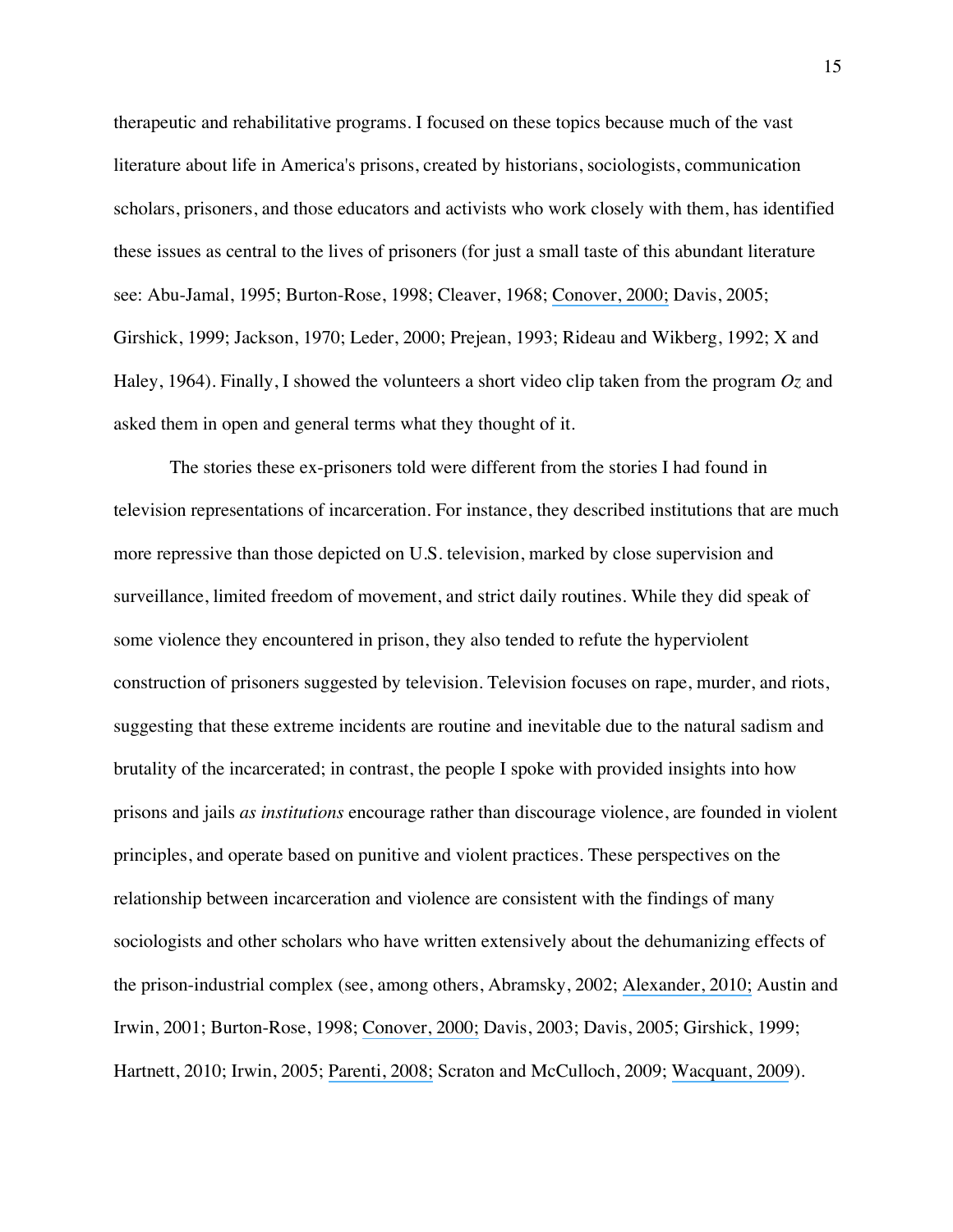The ex-prisoners I spoke with also discussed many issues and concerns that were not included in the television narrative of incarceration. They talked about the sorry state of nutritional and health care services behind bars, and the extremely limited and underfunded educational and vocational programs available to most prisoners. Other issues such as abusive treatment by corrections staff, the lack of employment opportunities for ex-prisoners, the plight of women in prison, problems caused when prisoners convicted for violent and nonviolent offenses are housed together, and the generally inadequate and often inhumane living conditions in most facilities, came up spontaneously as we talked, yet my textual analysis of both news and dramatic programming had found that these issues are simply not a part of the television discourse about prisons and prisoners (see Abramsky, 2002; Austin and Irwin, 2001; Burton-Rose, 1998; [Conover, 2000;](https://www.researchgate.net/publication/240137672_Newjack_Guarding_Sing_Sing?el=1_x_8&enrichId=rgreq-6ed02ae2f8bc4260c167b29f34983fdc-XXX&enrichSource=Y292ZXJQYWdlOzI5MTEwODI4MztBUzozNzM0MzMxMzg0NjY4MTZAMTQ2NjA0NDgwNjM0Ng==) Davis, 2003; Davis, 2005; Girshick, 1999; Irwin, 2005; [and Parenti,](https://www.researchgate.net/publication/235359336_Lockdown_America_Police_and_Prisons_in_an_Age_of_Crisis?el=1_x_8&enrichId=rgreq-6ed02ae2f8bc4260c167b29f34983fdc-XXX&enrichSource=Y292ZXJQYWdlOzI5MTEwODI4MztBUzozNzM0MzMxMzg0NjY4MTZAMTQ2NjA0NDgwNjM0Ng==) [2008](https://www.researchgate.net/publication/235359336_Lockdown_America_Police_and_Prisons_in_an_Age_of_Crisis?el=1_x_8&enrichId=rgreq-6ed02ae2f8bc4260c167b29f34983fdc-XXX&enrichSource=Y292ZXJQYWdlOzI5MTEwODI4MztBUzozNzM0MzMxMzg0NjY4MTZAMTQ2NjA0NDgwNjM0Ng==), among others, for analysis of the conditions inside U.S. prisons). Thus, the two sets of stories that I examined, stories told by the television industry and stories told by those who have actually lived inside America's prisons and jails, provided very different perspectives on incarceration in the U.S. The television story of incarceration is one of a common sense response to the dangerous savages that threaten our safety, while the stories and experiences of the individuals I spoke with refute this narrative and offer a counter-narrative of prisons as punitive, dehumanizing, and ultimately ineffective institutions.

Despite their telling personal life stories that challenged television's representation of incarceration, my volunteers expressed deep involvement with, and belief in, media images of prisons and prisoners. Toward the end of the interview process, we watched a clip from *Oz* and there was general acceptance of the veracity of *Oz*'s representation of incarceration. Even more important, throughout the interviews ex-prisoners frequently brought up other prison-related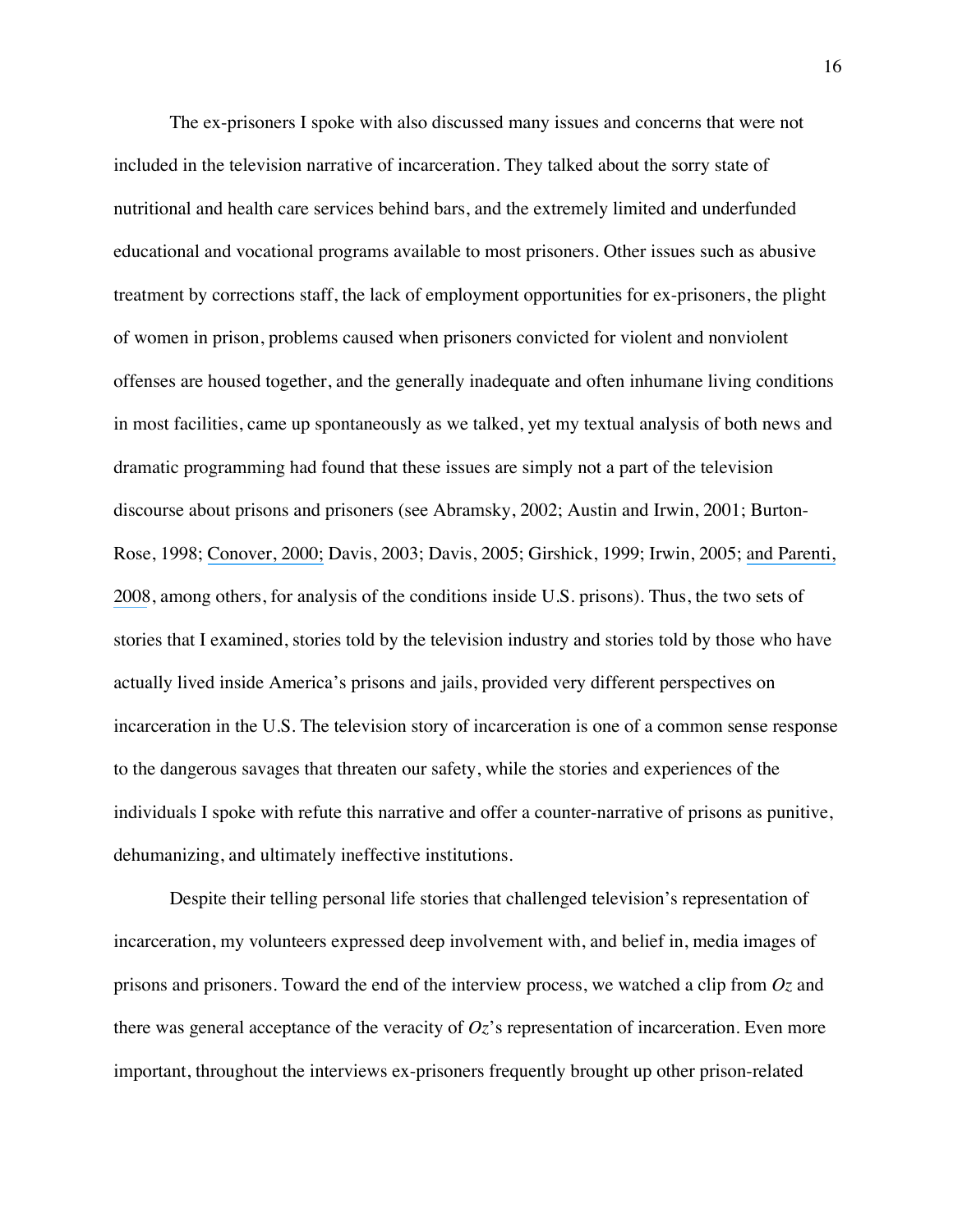films and television shows they had seen. These references to mass mediated images often occurred during discussions of their own personal experiences. Even when I had made no reference to television or film at all, respondents invoked media stories when discussing prison life. And I had been very careful not to mention media myself until the end of the interviews when we watched the clip from  $\overline{Oz}$ . In short, even those viewers whose life experiences were full of first-hand stories and images of life in prison resorted to mass media representations to make sense of their lives.

 These findings mirror the research of Van de Bulck and Vandebosch, who noted in a study of Flemish prisoner responses to media images of incarceration, that

the expectations of most of the inmates on entering the system were mainly based on television and movie images of prisons in the United States. They realized where they got their information from. They made explicit references to American audiovisual fiction. From it, they seemed to have been led to expect that the majority of inmates would be convicted of very serious crimes, that the experienced inmates would subject newcomers to an initiation ritual and that rape and violence were part of the daily fare of prison life (2003, p. 108).

Such media-fueled fears surfaced as well in Angela Davis's work with women in Cuban prisons. Davis (2003) notes that most of the women she interviewed said that their prior knowledge of prison life had come from Hollywood films. During my interviews, as was true of the findings of Davis and Van de Bulck and Vandebosch, ex-prisoners frequently combined media fantasies with real world experiences, even when I had asked questions specifically about what they themselves had witnessed in prison. For example, Antoine and Miguel (all names used are pseudonyms) engaged in this dialogue after being asked about whether they had seen stabbings while in prison:

Antoine: Like I said the only one was… the one I was telling you about earlier, about the guy with the TV, they were trying to bust him and stabbed him on his head.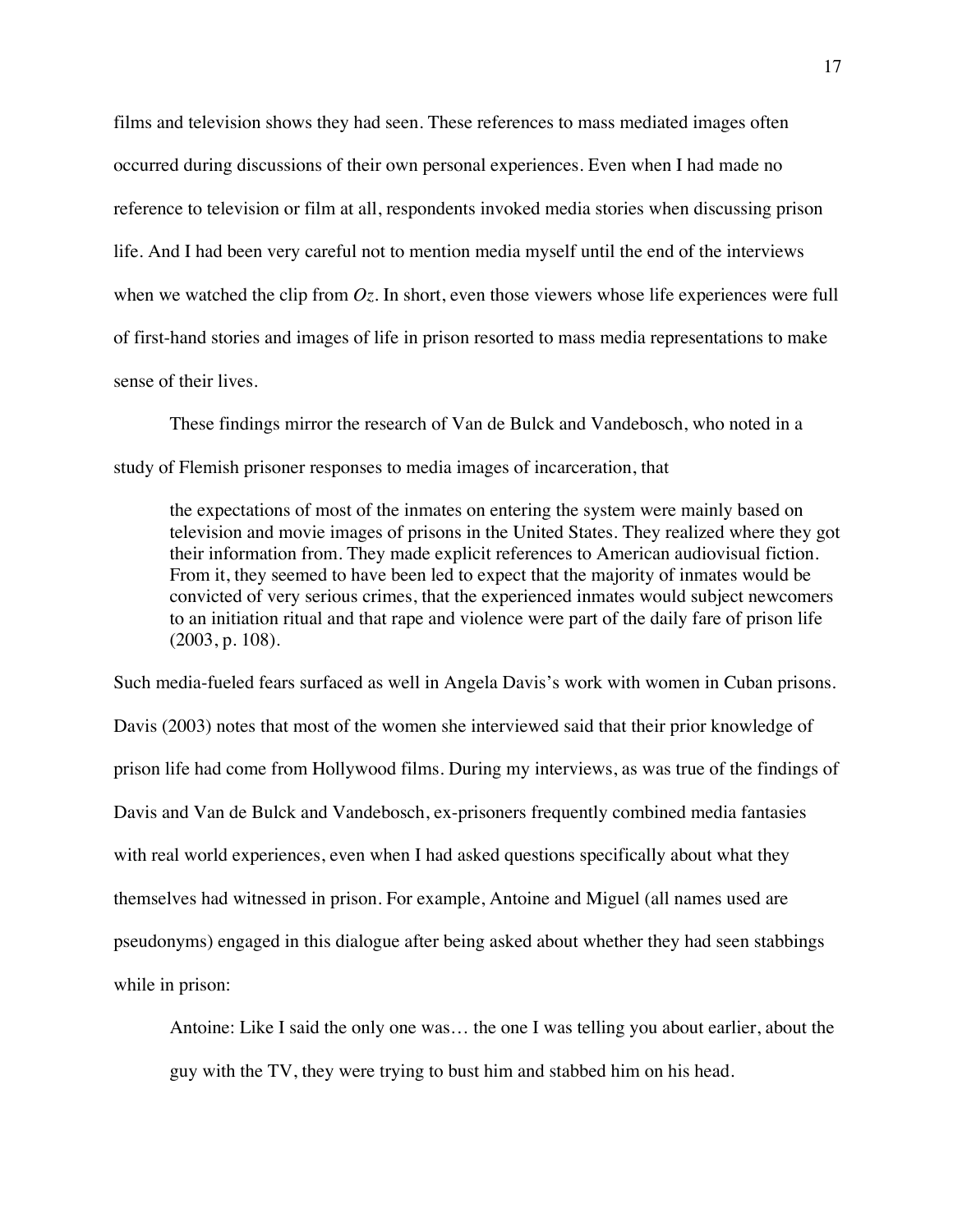Miguel: It's like they flush you down the toilet if they want to...

Interviewer: They what?

Miguel: They had a movie just like that. They'll cut you in half, then into little pieces. That shit happens in Puerto Rico.

Antoine: That's the Puerto Rican jail. That's one jail you do not want to go to. I saw a documentary on that… I was watching the Discovery Channel... they showed this documentary on… the Puerto Rican prison… there ain't no COs [corrections officers]. It's like that *Escape from New York* shit. They just throw you in there… there ain't no COs… like he said, they will hack you up into pieces.

This was a significant exchange, as Antoine and Miguel slid into a discussion of media stories, both fiction and nonfiction, even though I had specifically asked them to discuss their own experiences. Antoine refers to both a television documentary and a Hollywood science fiction film about a futuristic prison. So although Antoine said he had only witnessed one stabbing while imprisoned, and Miguel referred to no violent personal experiences at all, they quickly turned a discussion about their lives into a replaying of extremely violent images that could have come straight from *Oz.*

 In another interview, ex-prisoners began discussing the film *Lockdown,* even though I had asked them to describe their own experiences with corrections officers: "Mike: You seen *Lockdown*? You see how the dude dropped the weights on his chest and broke his arm? And stuff like that can happen. That's why they tried to take the dead weights out of jails now. That can easily happen. That whole room is nothing but metal." Mike had started this discussion by saying that a scene from  $Oz$ , where prisoners were left unsupervised in a weight room, is unlikely to happen in real prisons. Yet he ended up contradicting himself when he invoked another media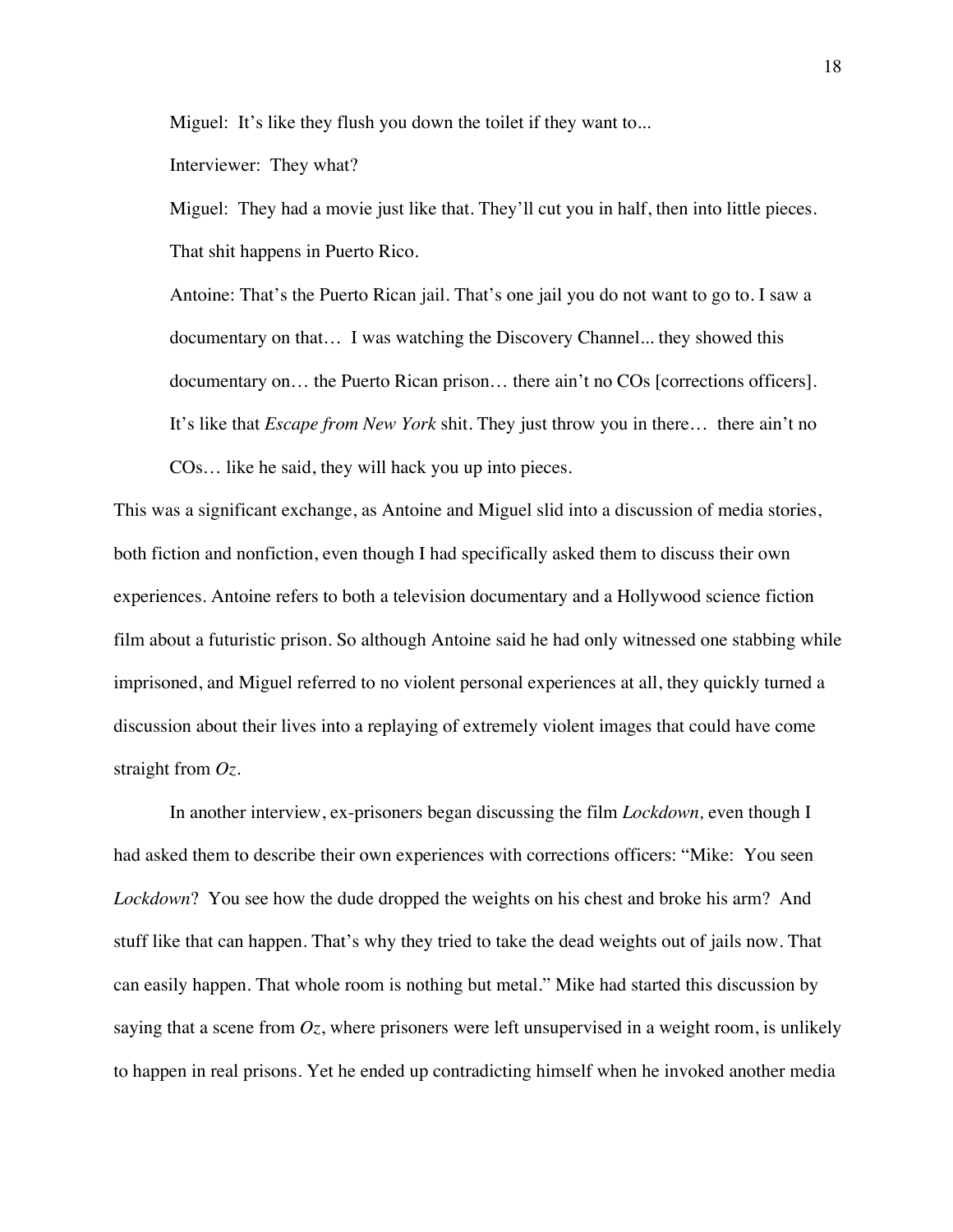narrative. Mike's memory of his own life was thus complicated by images from the mass media, which, in this case, appear to have overpowered his personal experiences of life in prison.

 To demonstrate this alarming point in more detail, consider the following example of how closely some prisoners identify with media images:

Ray: I've watched *Woods*—the movie *Woods*—last week. You saw it right, Norm? It's about a prison, and this guy… was an artist, and at first he was a drug dealer out in the street, and he got in jail… and he became an artist. He met this other prisoner, but the prisoner… was a white guy, but he was a nervous white guy, so his mother had money, so she owned an art gallery, so he painted the whole story since he been down, and all these COs… they were sending him to work in a factory, with asbestos, he was getting… cancer… and so he found out about it, and he started drawing all this stuff and he told the guy all I want you to do is when your mother comes was to have her put this stuff in her art gallery. So they planned to escape. So the white dude was going to help him escape… he backed out at the last moment. So he let him go… So they escaped, and one of the guys stabbed the guy... The last day that they were going to escape he killed the guy that cut him, while they were escaping. Stabbed him up. So the other guy, he died, his friend, not the guy that stabbed him but his other friend... the police shot him because he didn't want to stay alive cause everybody else escaped, except him, the one that mapped the plan… He charged the fence with a screwdriver, and they blasted him, and that's how it ended. His whole life story in jail was the art gallery and people were looking at it... That was a good movie. *Woods*.

This was a lively conversation, with Ray and the other men showing excitement about the particulars of the film and the fate of the characters. Toward the end of his recounting of the film,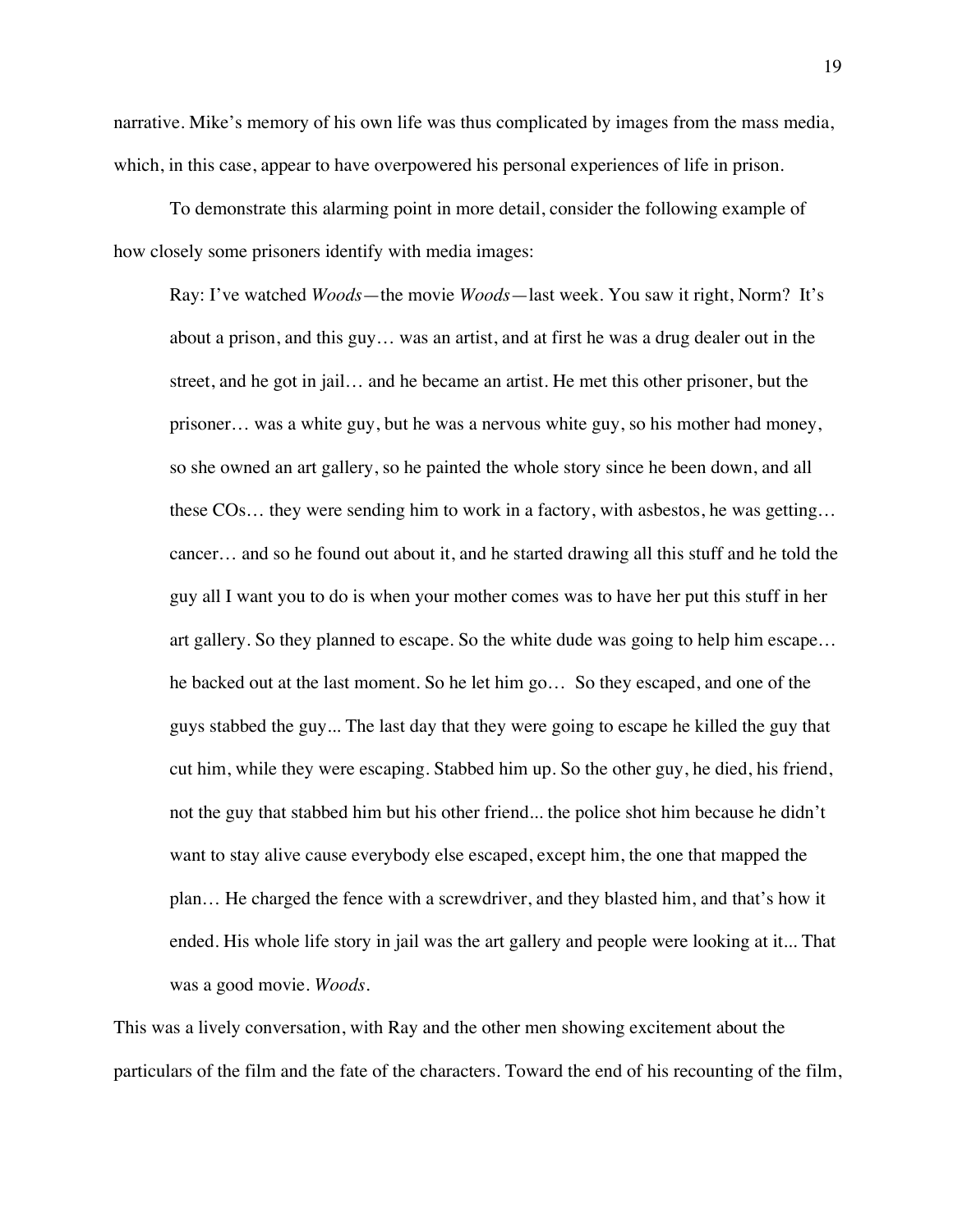Ray was obviously emotionally moved by the story. During his long description he seemed to almost lose sight of the fact that he was talking about a film and not a real event that he had experienced or real people that he had personally known.

Psychological research on audience relationships with media figures has labeled this tendency as "parasocial" ([Horton and Wohl, 1956](https://www.researchgate.net/publication/10206051_Mass_Communication_and_Parasocial_Interaction_Observations_on_Intimacy_at_a_Distance?el=1_x_8&enrichId=rgreq-6ed02ae2f8bc4260c167b29f34983fdc-XXX&enrichSource=Y292ZXJQYWdlOzI5MTEwODI4MztBUzozNzM0MzMxMzg0NjY4MTZAMTQ2NjA0NDgwNjM0Ng==)). This is the phenomenon, often associated with fans of soap operas, for viewers to so closely identify with the characters that appear in media stories that they speak of them much as they would speak of family members, close friends, or colleagues. As Horton and Wohl observed decades ago:

One of the striking characteristics of the new mass media - radio, television, and the movies - is that they give the illusion of face-to-face relationship with the performer. The conditions of response to the performer are analogous to those in a primary group. The most remote and illustrious men are met *as if they* were in the circle of one's peers; the same is true of a character in a story who comes to life in these media in an especially vivid and arresting way. We propose to call this seeming face-to-face relationship between spectator and performer a *para-social relationship* (1956, p. 215).

As the examples discussed above demonstrate, these parasocial tendencies were apparent in how my volunteers spoke about the incarcerated characters in the films and television shows they had seen. The fact that media images of prison life were influential in shaping the respondents' perceptions of even their own prison experiences should be alarming to activists, educators, and media critics. Indeed, if prisoners' expectations of and memories about prison life are so heavily influenced by their exposure to television stories about incarceration, then we should not be surprised that viewers with no personal experience of the prison system are susceptible to mass mediated images that push the kinds of extreme narratives and images that make mass incarceration seem like a necessary response to a world of monsters.

*Responding: Questioning, Resisting, Working for Change*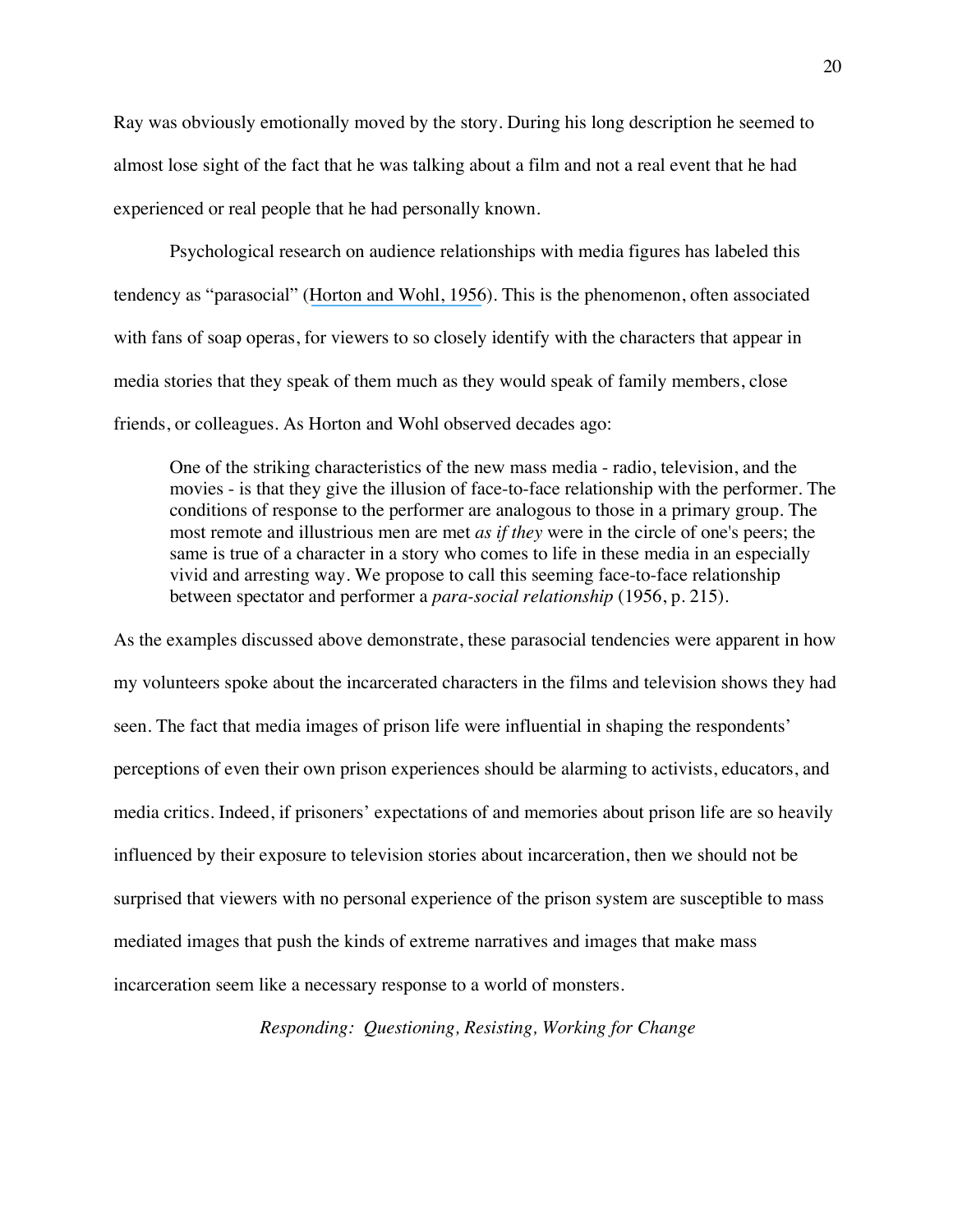While media images and narratives are influential in shaping the public imagination, they are not all-powerful. Research into the effects of television, for example, has shown that viewers do not entirely embrace in any direct or simple way the implications of the stories they watch. Viewers can question and resist the distorted picture of incarceration that I have discussed here, and they can work to change the media system that perpetuates these misleading images. In this concluding section I discuss three ways that concerned citizens can work to break the hold that the media industries have over our perception of mass incarceration in the U.S.: I focus on media literacy education and the related projects of media activism and alternative media.

While there is much debate among media educators about precisely what media literacy entails (see Yousman, 2008), scholars working in the critical tradition have advocated for an approach to media literacy that does not shy away from questions of power and ideology. Fully understanding the relationship between mass media and mass incarceration thus requires knowledge about the political economy of the media (concentrated corporate ownership, intense profit-orientation, etc.), the social impact of media consumption (media influence on individuals and society, the shaping of perceptions and ideologies), and the activist and alternative movements that are challenging mainstream media norms and practices. As Jhally and Lewis (1998) note, "Media literacy, in short, is about more than the analysis of messages, it is about an awareness of why those messages are there. It is not enough to know that they are produced, or even how, in a technical sense, they are produced. To appreciate the significance of contemporary media, we need to know why they are produced, under what constraints and conditions, and by whom" (p. 111).

This conceptualization of critical media literacy is also advanced by Sholle and Denski (1995) who contend that "Media literacy is not a practice that takes place in isolation. In order to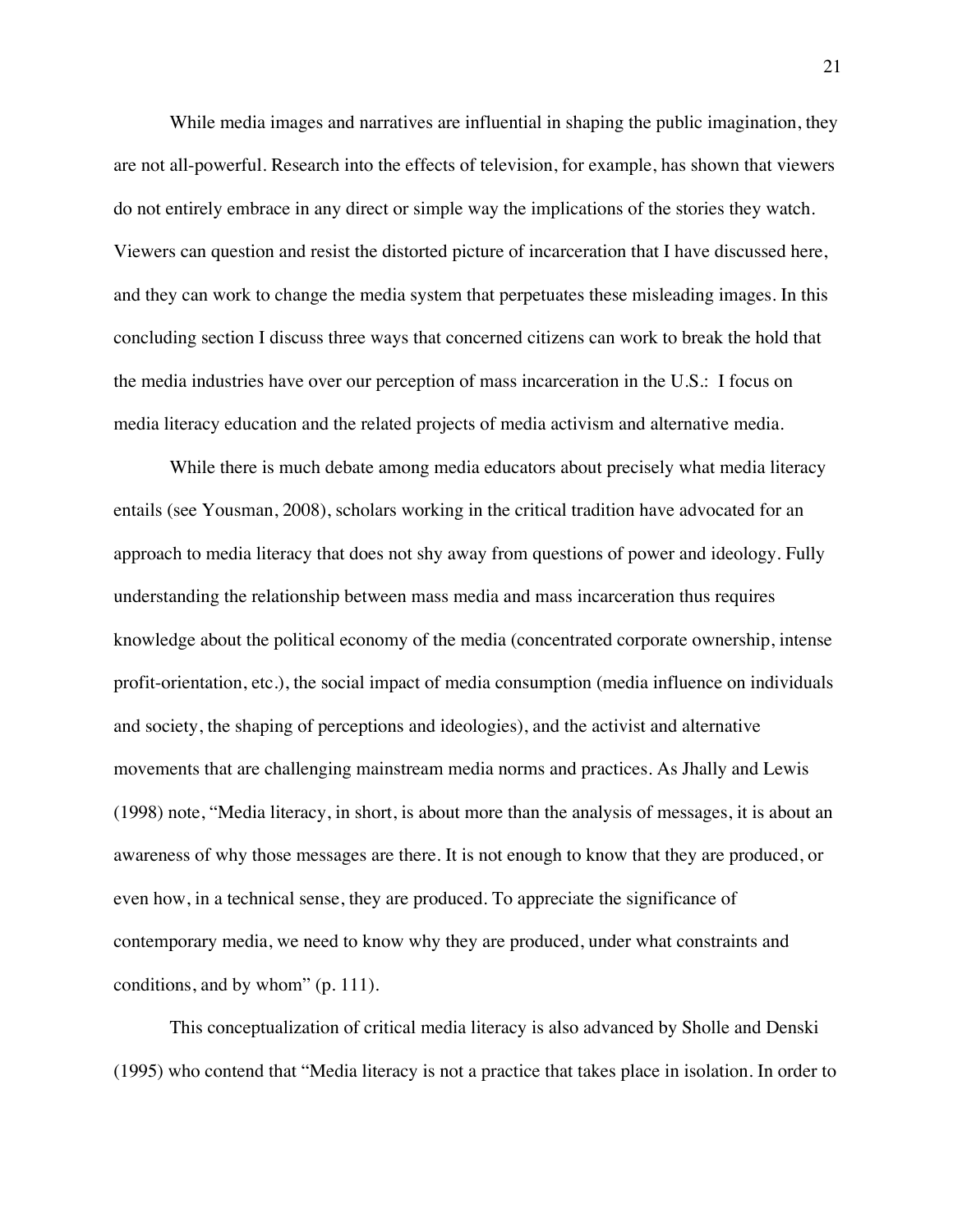understand the media, one's self, one's relation to it, one must be able to speak (with a voice) and be able to recognize who is speaking in the media and who is not speaking" (p. 27). In the case of media and mass incarceration, my analysis suggests those who have been allowed to speak are primarily apologists, defenders, and engineers of a punitive system of perverted criminal justice that has successfully transformed notions of social justice and a war on poverty into imperatives of social control and war on the poor. Those who are *not* allowed to speak are dissenters from this system and the victims of these trends— the millions of American citizens who are under the control of the prison-industrial complex.

 The type of media education that is needed to challenge the connections between mass media and mass incarceration is one that empowers people to ask critical questions about: (1) who controls the dominant media industries, (2) the nature of mainstream media images and stories, (3) the social consequences of living in a culture saturated by commercial media, (4) and how people can resist the vast power of the commercial media industries. When it comes to the relationship between mass media and mass incarceration asking these sorts of questions is an essential first step in challenging the dominance of the prison-industrial complex. Thus, I will now very briefly touch on each of these issues while offering some suggestions for further reading for those who wish to explore these questions in more depth.

 (1) Who controls the dominant media industries? A political-economic approach to understanding contemporary media focuses on issues of corporate concentration, conglomeration, and commercialism in the media industries and the relationships between these industries and other powerful corporate and governmental institutions. The vast majority of the media content that people around the globe watch, read, and listen to is produced by a small and concentrated group of multinational conglomerates, such as Disney, Time Warner, Viacom,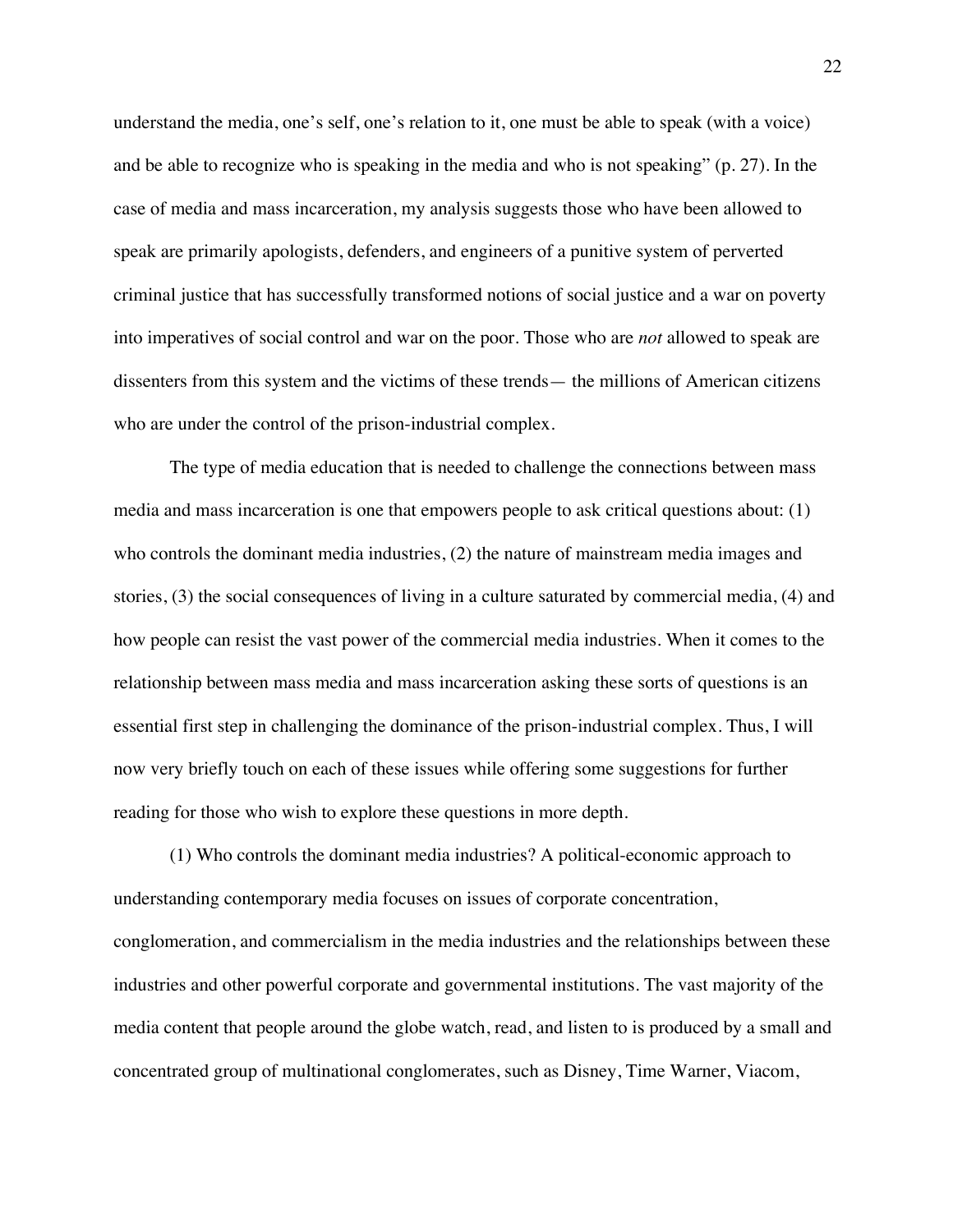General Electric, and the News Corporation. These corporations value profit above all other considerations, and together they control what sorts of stories and images are widely promoted and distributed and what sorts of stories and images are neglected or completely ignored (For further reading see: Bagdikian, 2004; Herman and Chomsky, 1988; McChesney, 1999; McChesney, 2004; Meehan, 2005; Huff, Phillips and Project Censored, 2010; Schiller, 1989; Schiller, 1996; [Wasko, 2001](https://www.researchgate.net/publication/285008862_Understanding_the_Disney_universe?el=1_x_8&enrichId=rgreq-6ed02ae2f8bc4260c167b29f34983fdc-XXX&enrichSource=Y292ZXJQYWdlOzI5MTEwODI4MztBUzozNzM0MzMxMzg0NjY4MTZAMTQ2NjA0NDgwNjM0Ng==)). As Herman and Chomsky (1988) have argued, corporate control of the media industries ensures that most of the stories we have access to amount to little more than propaganda for capitalism, and legitimation of the abuses wrought by a system of greed and hyperindividualistic self-interest. Which brings us to our second question…

 (2) What is the nature of the media content produced and distributed by these giant corporations? Media images and stories, of course, are varied and sometimes quite diverse. However, media scholars have also uncovered consistent and recurring patterns of stereotypical representations that are sexist, racist, homophobic, nationalist, ethnocentric, and demeaning of the poor. Dissenting and radical perspectives that challenge the status quo, or that raise critical questions about social structures, are usually ridiculed or ignored in mainstream media. As Herman and Chomsky write about those who are allowed to shape and define the news: "In the media, as in other major institutions, those who do not display the requisite values and perspectives will be regarded as 'irresponsible,' 'ideological,' or otherwise aberrant, and will tend to fall by the wayside" (1988, p. 304). Meanwhile, the most consistent message is a celebration of conformity, hyperconsumption, and material acquisition (For further reading see: Butsch, 2011; Dixon, 2010; Douglas, 1995; [Entman and Rojecki, 2000;](https://www.researchgate.net/publication/41113662_The_Black_Image_in_the_White_Mind_Media_and_Race_in_America?el=1_x_8&enrichId=rgreq-6ed02ae2f8bc4260c167b29f34983fdc-XXX&enrichSource=Y292ZXJQYWdlOzI5MTEwODI4MztBUzozNzM0MzMxMzg0NjY4MTZAMTQ2NjA0NDgwNjM0Ng==) [Gross, 2001;](https://www.researchgate.net/publication/281562721_Up_From_Invisibility_Lesbians_Gay_Men_and_the_Media_in_America?el=1_x_8&enrichId=rgreq-6ed02ae2f8bc4260c167b29f34983fdc-XXX&enrichSource=Y292ZXJQYWdlOzI5MTEwODI4MztBUzozNzM0MzMxMzg0NjY4MTZAMTQ2NjA0NDgwNjM0Ng==) Hall, 2011; Herman and Chomsky, 1988; hooks, 1992; Katz, 2011; Kellner, 2003; Kilbourne, 1999; Parenti, 1992; [Parenti, 1993;](https://www.researchgate.net/publication/270323828_Inventing_Reality_The_Politics_of_Mass_Media?el=1_x_8&enrichId=rgreq-6ed02ae2f8bc4260c167b29f34983fdc-XXX&enrichSource=Y292ZXJQYWdlOzI5MTEwODI4MztBUzozNzM0MzMxMzg0NjY4MTZAMTQ2NjA0NDgwNjM0Ng==) Said, 1978; Schor, 2004; Wilson, Gutierrez, and Chao, 2003). Overall, the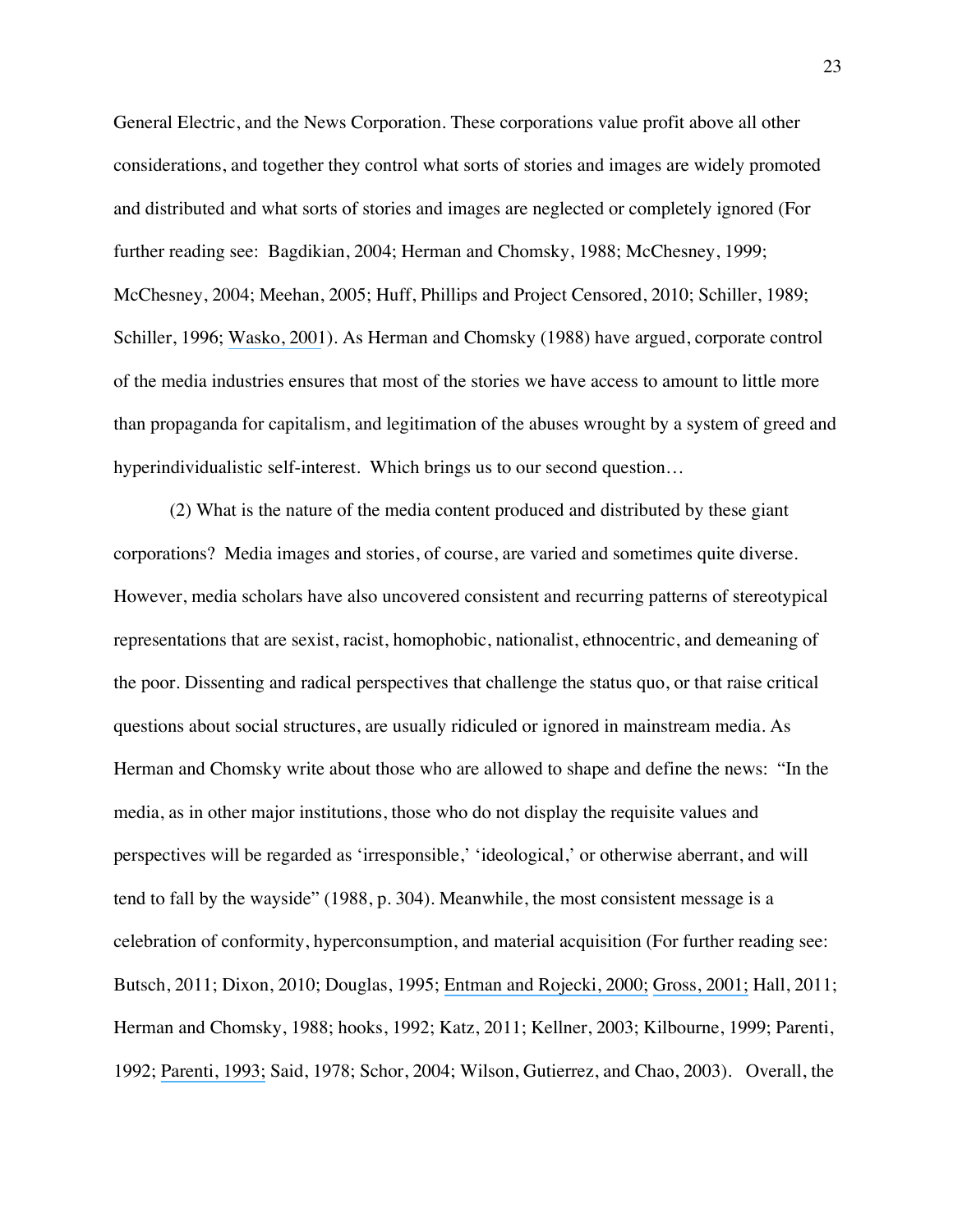tendency in mainstream media is just that… mainstreaming. By mainstreaming I mean a narrowing of the range of acceptable discourse, a shutting down of alternative or dissenting perspectives, and a marginalization of those who do not fit neatly into the ideological boxes constructed by the commercial media industries (also see Gerbner, Gross, Morgan, and Signorielli, 1982, on mainstreaming and cultivation). Thus, we must ask a third question…

(3) What are the social consequences of growing up and living in a culture dominated by the commercial media industries? Since the 1930s, there has been a tremendous amount of research into the social impact of mass media. The results of this research have been varied and sometimes contradictory, but certain patterns have been established, such as the tendency for high exposure to violent content to desensitize individuals to the consequences of violence and to make us more fearful of others, the ability of the mass media to set the agenda for what the public deems important and worthy of attention, the tendency for media stereotypes to influence our perceptions and beliefs about people who are not like us, and the detrimental effects of distorted images of beauty on young women's self-esteem and health, to name just a few (For further reading see: [Bryant and Oliver, 2009;](https://www.researchgate.net/publication/259257184_Media_effects_Advances_in_theory_and_research?el=1_x_8&enrichId=rgreq-6ed02ae2f8bc4260c167b29f34983fdc-XXX&enrichSource=Y292ZXJQYWdlOzI5MTEwODI4MztBUzozNzM0MzMxMzg0NjY4MTZAMTQ2NjA0NDgwNjM0Ng==) [Gerbner, Gross, Morgan, and Signorielli, 2002](https://www.researchgate.net/publication/232498956_Growing_up_with_television_The_cultivation_perspective?el=1_x_8&enrichId=rgreq-6ed02ae2f8bc4260c167b29f34983fdc-XXX&enrichSource=Y292ZXJQYWdlOzI5MTEwODI4MztBUzozNzM0MzMxMzg0NjY4MTZAMTQ2NjA0NDgwNjM0Ng==); Jhally and Lewis, 1992; [McCombs and Shaw, 1972;](https://www.researchgate.net/publication/209410047_The_Agenda-Setting_Function_of_Mass_Media?el=1_x_8&enrichId=rgreq-6ed02ae2f8bc4260c167b29f34983fdc-XXX&enrichSource=Y292ZXJQYWdlOzI5MTEwODI4MztBUzozNzM0MzMxMzg0NjY4MTZAMTQ2NjA0NDgwNjM0Ng==) [Pipher, 1994;](https://www.researchgate.net/publication/237131581_Reviving_Ophelia_Saving_the_Selves_of_Adolescent_Girls?el=1_x_8&enrichId=rgreq-6ed02ae2f8bc4260c167b29f34983fdc-XXX&enrichSource=Y292ZXJQYWdlOzI5MTEwODI4MztBUzozNzM0MzMxMzg0NjY4MTZAMTQ2NjA0NDgwNjM0Ng==) Postman, 1985; [Shanahan and](https://www.researchgate.net/publication/43128088_Television_and_Its_Viewers_Cultivation_Theory_and_Research?el=1_x_8&enrichId=rgreq-6ed02ae2f8bc4260c167b29f34983fdc-XXX&enrichSource=Y292ZXJQYWdlOzI5MTEwODI4MztBUzozNzM0MzMxMzg0NjY4MTZAMTQ2NjA0NDgwNjM0Ng==) [Morgan, 1999;](https://www.researchgate.net/publication/43128088_Television_and_Its_Viewers_Cultivation_Theory_and_Research?el=1_x_8&enrichId=rgreq-6ed02ae2f8bc4260c167b29f34983fdc-XXX&enrichSource=Y292ZXJQYWdlOzI5MTEwODI4MztBUzozNzM0MzMxMzg0NjY4MTZAMTQ2NjA0NDgwNjM0Ng==) Wolf, 1991). The commercial media industries have in fact amassed enormous profits by making us feel isolated from one another, anxious, unworthy, and, ultimately, very afraid. Alienated from other people, we thus turn to the myriad products that the consumer society dangles in front of us with promises of fulfillment and salvation. Our last question, then, is crucial…

(4) How can people work to change and resist the dominance of the commercial media industries? A critical media literacy approach emphasizes that we do not have to be passive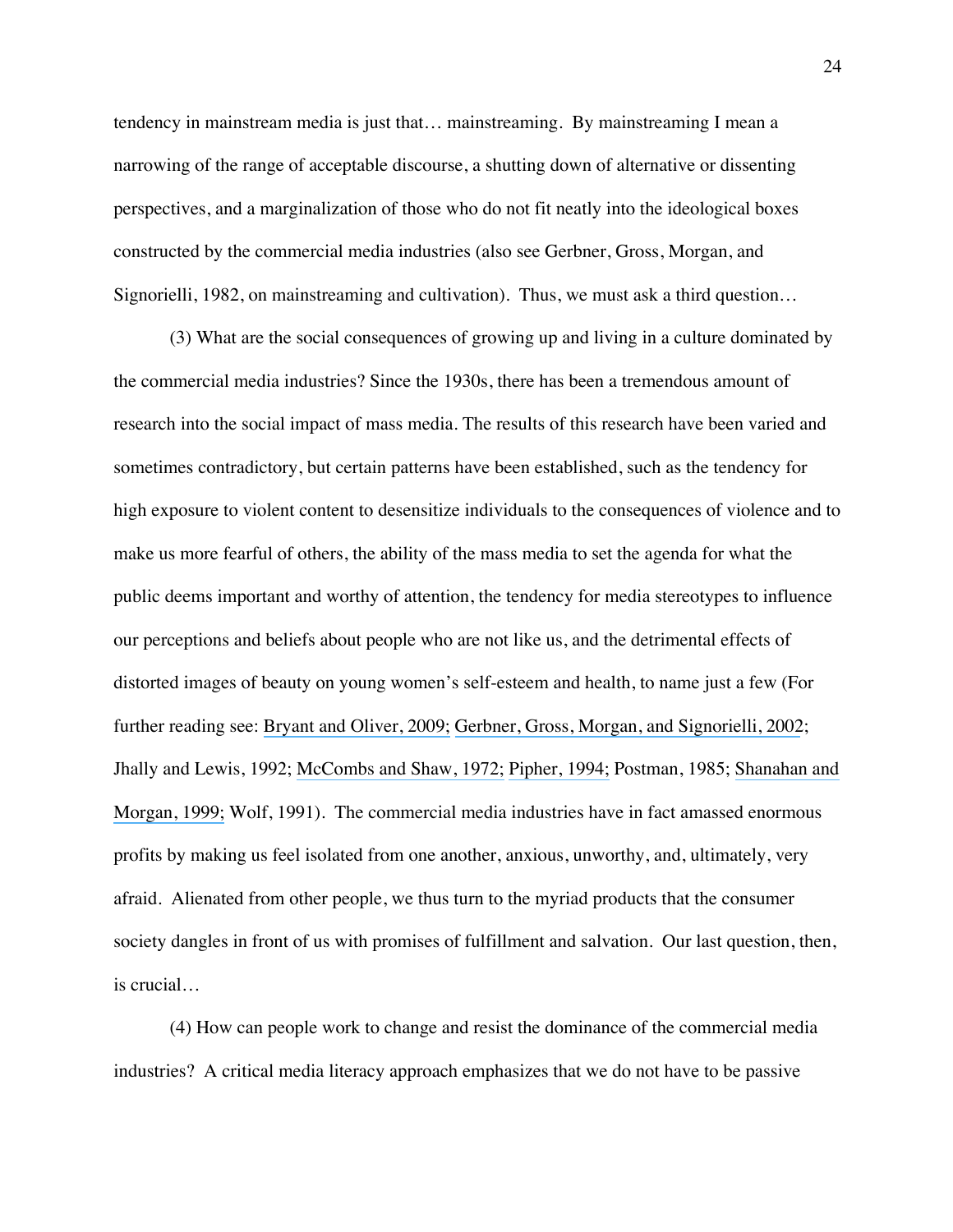consumers and recipients of media messages. People can and do educate themselves about media, challenge the dominant media industries, work for media reform, and create and consume alternative media outside of the commercial sphere. The rest of this essay focuses on a number of organizations that can provide resources and support for citizens who are fighting back against the abuses of the mainstream media through the three key projects of media education, media activism and reform, and alternative media (For further reading see: Atton, 2002; Duncombe, 1997; Lasn, 1999; McChesney, 2008; Newman and Scott, 2005).

 So, for those who are interested in learning more about critical media literacy, and spreading that knowledge to others, there are several places to start, including valuable websites such as the one sponsored by the Action Coalition for Media Education (ACME; [www.acmecoalition.org](http://www.acmecoalition.org)). Unlike other media literacy organizations, ACME eschews corporate funding because they recognize that a true project of media education must be fully independent from corporate influence. On their website, ACME describes their activities in this way: "Using a wide variety of multimedia curricula and resources, ACME helps individuals and organizations gain the skills and knowledge to access, analyze, evaluate, and produce media in a wide variety of forms." ACME's website offers a rich compendium of materials about media and media education, a blog, short videos, curricular materials for educators, and more.

 ACME's vision of media education is linked with media activism focused on changing the media industries' priorities and practices. The primary force behind the growing media reform movement is the nonprofit organization, Free Press [\(www.freepress.net](http://www.freepress.net)). On their website Free Press provide a succinct description of their mission: "Free Press is a national, nonpartisan, nonprofit organization working to reform the media. Through education, organizing and advocacy, we promote diverse and independent media ownership, strong public media, quality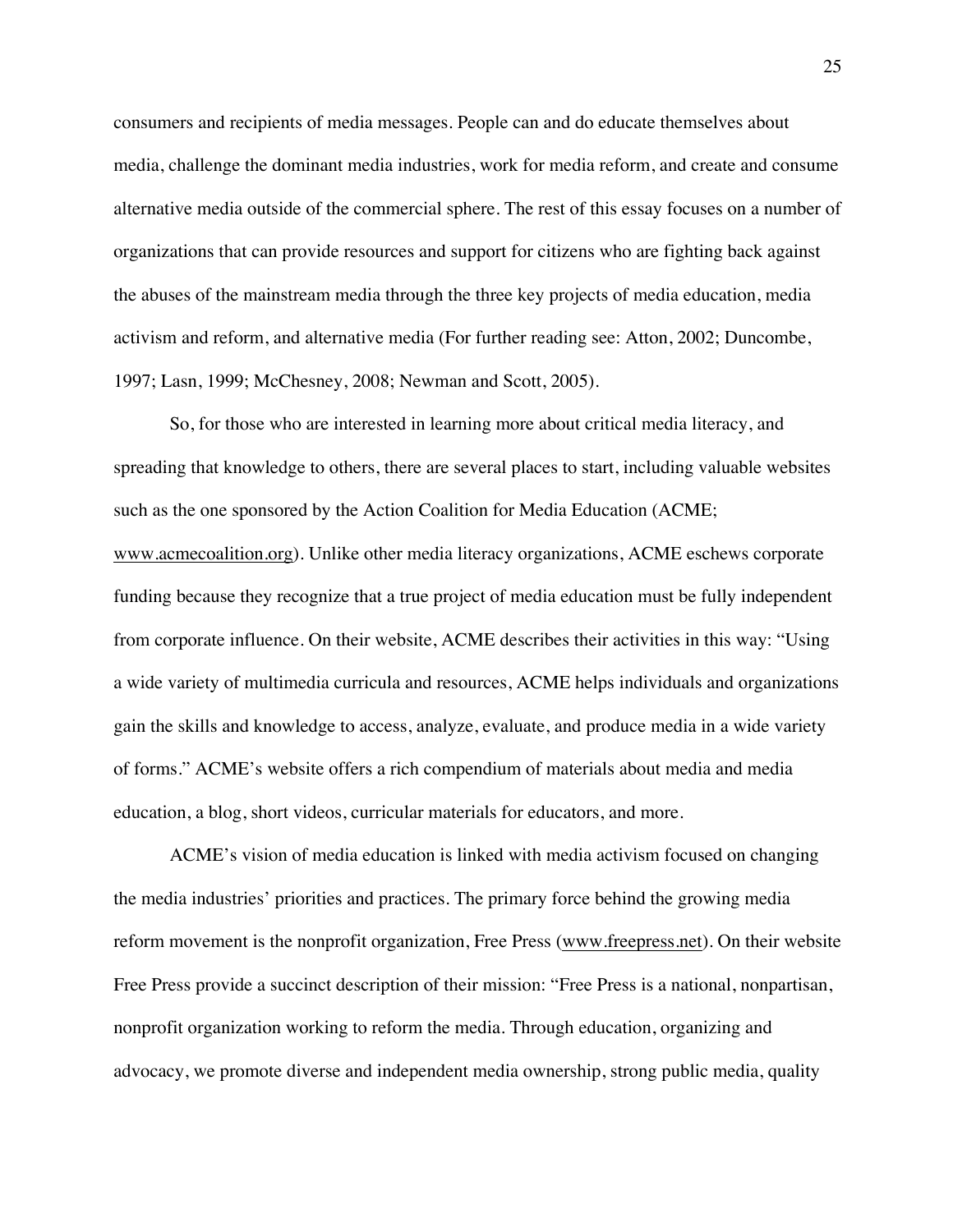journalism, and universal access to communications." Free Press is dedicated to changing the corporate media system through lobbying government and educating citizens about media policies regarding concentration of ownership, commercialism, diversity, and access, Free Press works to create a more open and equitable media system. Every two years Free Press sponsors a National Conference for Media Reform that brings together activists, educators, organizers, media professionals, and citizens to network and debate key issues in confronting the commercial media system. One key area that Free Press focuses on is the relationship between media and civil rights, clearly central to the issues of mass media fueling mass incarceration that I have explored in this chapter.

The media reform movement led by Free Press also works toward the creation and support of nonprofit media that can provide readers, listeners, and viewers with alternatives to the distortions of the mainstream commercial media. The Media Education Foundation (MEF; [www.mediaed.org](http://www.mediaed.org)), for example, is a leading source of documentary films that focus on media and culture and the debilitating effects of the commercial media system. MEF's slogan, "Challenging Media" has a dual meaning, as MEF's goal is to challenge the mainstream media culture that promotes racism, sexism, classism, homophobia, consumerism, and violence, and to do so by producing and distributing challenging media of their own in the form of documentary films, study guides, and other valuable media literacy resources. Similarly, Paper Tiger TV Television [\(http://papertiger.org](http://papertiger.org)) and California Newsreel [\(http://newsreel.org](http://newsreel.org)) are nonprofit producers and distributors of alternative documentary films by diverse grassroots filmmakers unaffiliated with the mainstream media industries. Their many films focus on issues of race, gender, class, inequality, resistance movements, and social justice, and they offer a vision of the world that is very different then the one sold to us by the commercial media system.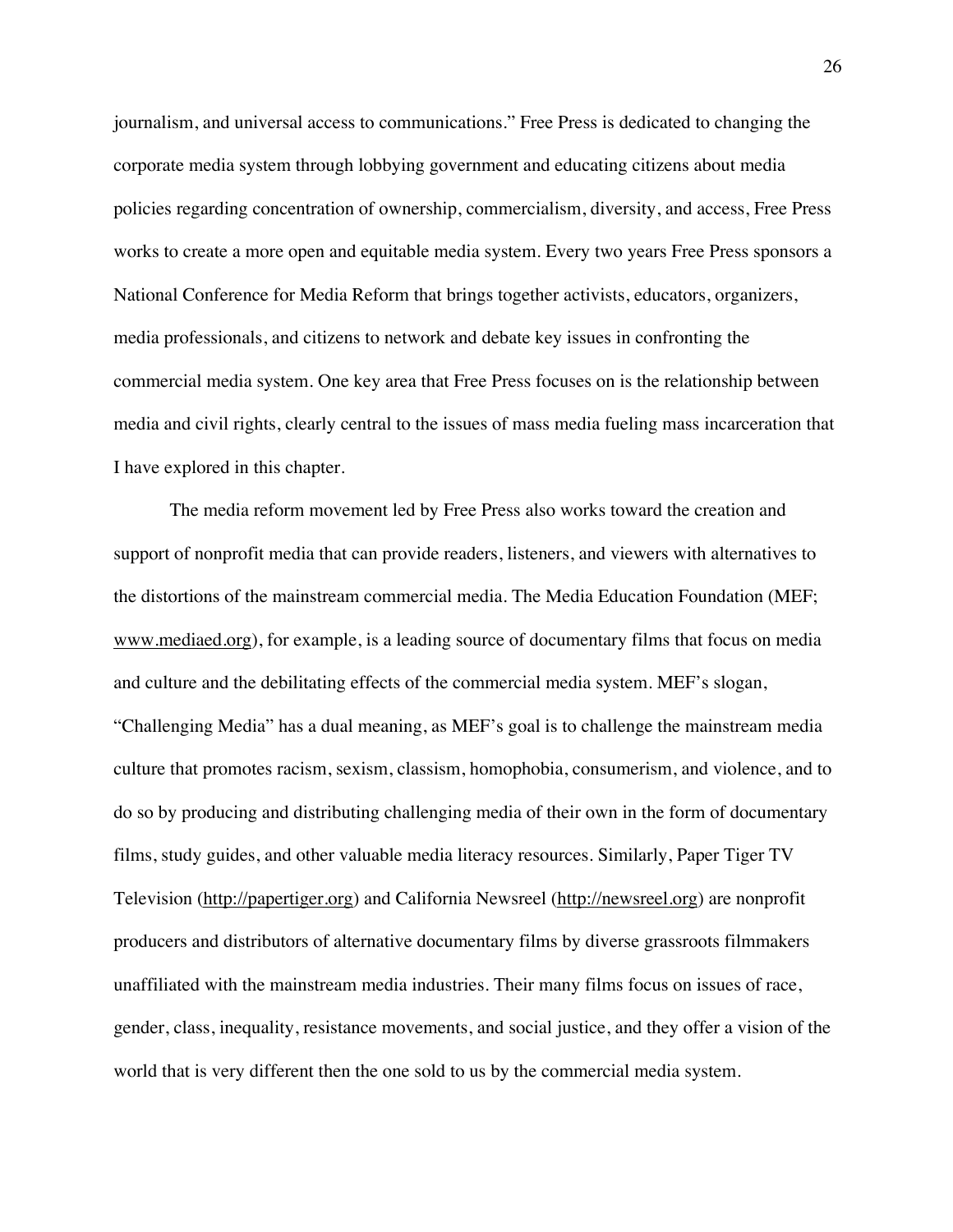Focusing on alternative media and information about incarceration is the Real Cost of Prisons Project (RCPP; [www.realcostofprisons.org](http://www.realcostofprisons.org)), where you can find links to books, videos, and comics, as well as writing and music created by prisoners. RCPP's website functions as a valuable clearinghouse of alternative media that challenges the prison industrial complex. For people who want to educate themselves about what is really going on in the nation's prisons and jails and the causes and consequences of mass incarceration, RCPP is a great place to start looking for resources. Internet explorers who are concerned about these issues can also discover dozens of documentary films about the prison industrial complex that offer very different stories and images than those found in commercial television fictions. A YouTube or GoogleVideo search for "documentaries on incarceration" is a useful start for encountering many different perspectives (admittedly of widely varying quality) on the issues explored in this anthology.

 This is a small sample of the wealth of alternative media available for citizens, educators, and activists who are seeking information, images, and stories that challenge the myths promulgated by the mainstream television and film industries. The triad of media education, media activism, and alternative media can offer us a way out of the maze of distortions and delusions perpetuated by commercial media giants who are more interested in spectacular images of fear and violence than in telling real and insightful stories about what is truly an American tragedy.

#### References

 Abramsky, S. (2002). *Hard time blues: How politics built a prison nation*. New York: St. Martin's Press.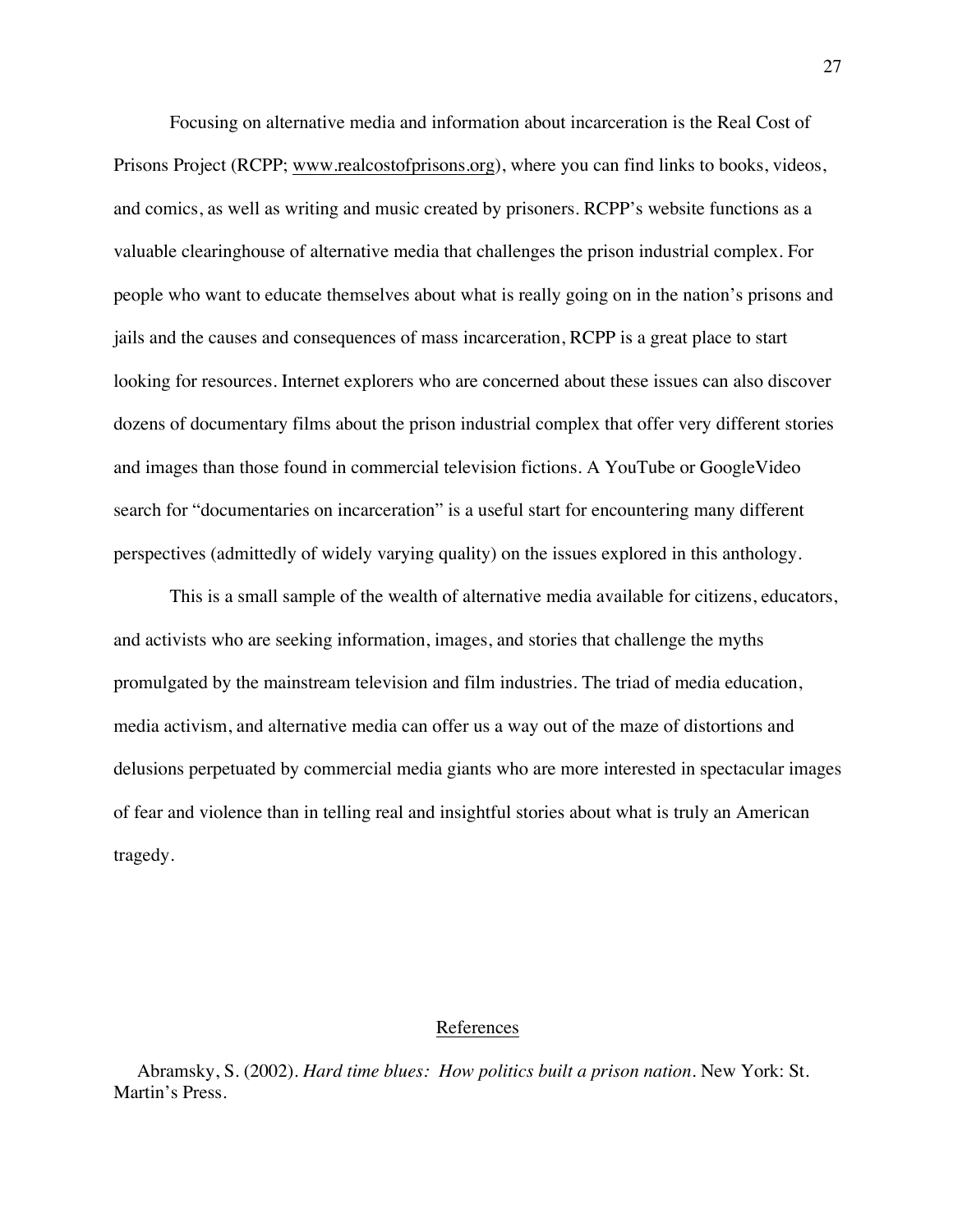Abramsky, S. (2007). *American furies: Crime, punishment, and vengeance in the age of mass imprisonment*. Boston: Beacon Press.

Abu-Jamal, M. (1995). *Live from death row*. New York: Avon books.

 Alexander, M. (2010). *[The new Jim Crow: Mass incarceration in the age of colorblindness](https://www.researchgate.net/publication/281453268_The_New_Jim_Crow_Mass_Incarceration_in_an_Age_of_Color_Blindness?el=1_x_8&enrichId=rgreq-6ed02ae2f8bc4260c167b29f34983fdc-XXX&enrichSource=Y292ZXJQYWdlOzI5MTEwODI4MztBUzozNzM0MzMxMzg0NjY4MTZAMTQ2NjA0NDgwNjM0Ng==)*. [New York: New Press.](https://www.researchgate.net/publication/281453268_The_New_Jim_Crow_Mass_Incarceration_in_an_Age_of_Color_Blindness?el=1_x_8&enrichId=rgreq-6ed02ae2f8bc4260c167b29f34983fdc-XXX&enrichSource=Y292ZXJQYWdlOzI5MTEwODI4MztBUzozNzM0MzMxMzg0NjY4MTZAMTQ2NjA0NDgwNjM0Ng==)

 Altheide, D. L. (2002). *Creating fear: News and the construction of crisis*. Hawthorne, NY: Aldine De Gruyter.

Atton. C. (2002). *Alternative media*. London: Sage.

Austin, J. and Irwin, J. (2001). *It's about time: America's imprisonment binge* (3<sup>rd</sup> edition). Belmont, CA: Wadsworth.

Bagdikian, B. (2004). *The new media monopoly*. Boston: Beacon Press.

Bauman, Z. (2007). *Consuming life*. London: Polity Press.

 [Bohm, R. \(1986\). Crime, criminal and crime control policy myths.](https://www.researchgate.net/publication/237956956_Crime_criminal_and_crime_control_policy_myths?el=1_x_8&enrichId=rgreq-6ed02ae2f8bc4260c167b29f34983fdc-XXX&enrichSource=Y292ZXJQYWdlOzI5MTEwODI4MztBUzozNzM0MzMxMzg0NjY4MTZAMTQ2NjA0NDgwNjM0Ng==) *Justice Quarterly 3*(2), [193-214.](https://www.researchgate.net/publication/237956956_Crime_criminal_and_crime_control_policy_myths?el=1_x_8&enrichId=rgreq-6ed02ae2f8bc4260c167b29f34983fdc-XXX&enrichSource=Y292ZXJQYWdlOzI5MTEwODI4MztBUzozNzM0MzMxMzg0NjY4MTZAMTQ2NjA0NDgwNjM0Ng==)

 Bryant, J. and Oliver, M.B. (2009). *[Media effects: Advances in theory and research](https://www.researchgate.net/publication/259257184_Media_effects_Advances_in_theory_and_research?el=1_x_8&enrichId=rgreq-6ed02ae2f8bc4260c167b29f34983fdc-XXX&enrichSource=Y292ZXJQYWdlOzI5MTEwODI4MztBUzozNzM0MzMxMzg0NjY4MTZAMTQ2NjA0NDgwNjM0Ng==)*. New [York: Routledge.](https://www.researchgate.net/publication/259257184_Media_effects_Advances_in_theory_and_research?el=1_x_8&enrichId=rgreq-6ed02ae2f8bc4260c167b29f34983fdc-XXX&enrichSource=Y292ZXJQYWdlOzI5MTEwODI4MztBUzozNzM0MzMxMzg0NjY4MTZAMTQ2NjA0NDgwNjM0Ng==)

 Burton-Rose, D. (Ed.) (1998). *The celling of America: An inside look at the U.S. prison industry*. Monroe: ME: Common Courage Press.

 Butsch, R. (2011). Ralph, Fred, Archie, Homer, and the King of Queens: Why television keeps re-creating the male working class buffoon. In G. Dines and J.M. Humez (Eds.), *Gender, race, and class in media: A critical reader* (pp. 101-109). Los Angeles: Sage.

Cleaver, E. (1968). *Soul on ice*. New York: Dell.

 Closepet, R. and Tsui, L. (2002). An interview with Professor George Gerbner. In M. Morgan (Ed.), *Against the mainstream: The selected works of George Gerbner* (pp. 492-499). New York: Peter Lang.

 Collins, P. H. (2009). *Another kind of public education: Race, schools, the media, and democratic possibilities*. Boston: Beacon Press.

Conover, T. (2000). *[New jack: Guarding Sing Sing](https://www.researchgate.net/publication/240137672_Newjack_Guarding_Sing_Sing?el=1_x_8&enrichId=rgreq-6ed02ae2f8bc4260c167b29f34983fdc-XXX&enrichSource=Y292ZXJQYWdlOzI5MTEwODI4MztBUzozNzM0MzMxMzg0NjY4MTZAMTQ2NjA0NDgwNjM0Ng==)*. New York: Random House.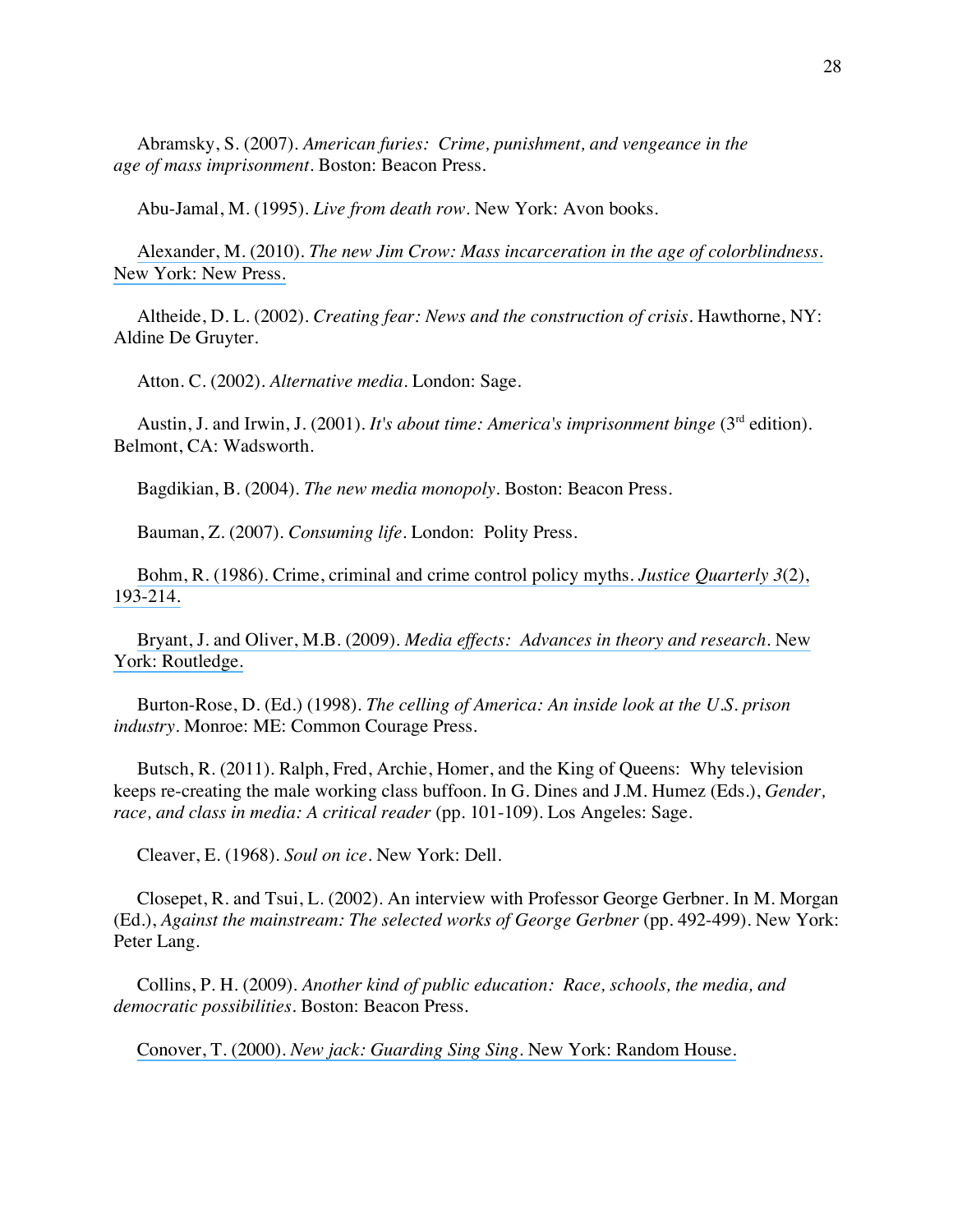Cusac, A. (2009). *[Cruel and unusual: The culture of punishment in America](https://www.researchgate.net/publication/290959808_Cruel_and_unusual_The_culture_of_punishment_in_America?el=1_x_8&enrichId=rgreq-6ed02ae2f8bc4260c167b29f34983fdc-XXX&enrichSource=Y292ZXJQYWdlOzI5MTEwODI4MztBUzozNzM0MzMxMzg0NjY4MTZAMTQ2NjA0NDgwNjM0Ng==)*. New Haven, [CT: Yale University Press.](https://www.researchgate.net/publication/290959808_Cruel_and_unusual_The_culture_of_punishment_in_America?el=1_x_8&enrichId=rgreq-6ed02ae2f8bc4260c167b29f34983fdc-XXX&enrichSource=Y292ZXJQYWdlOzI5MTEwODI4MztBUzozNzM0MzMxMzg0NjY4MTZAMTQ2NjA0NDgwNjM0Ng==)

Debord, G. (1967). *Society of the spectacle*[. Detroit: Black and Red.](https://www.researchgate.net/publication/256599875_The_Society_of_Spectacle?el=1_x_8&enrichId=rgreq-6ed02ae2f8bc4260c167b29f34983fdc-XXX&enrichSource=Y292ZXJQYWdlOzI5MTEwODI4MztBUzozNzM0MzMxMzg0NjY4MTZAMTQ2NjA0NDgwNjM0Ng==)

 Donziger, S. R. (Ed.) (1996). *The real war on crime: The report of the National Criminal Justice Commission*. New York: Harper Collins.

Davis, A. Y. (2003). *Are prisons obsolete?* New York: Seven Stories Press.

 Davis, A. Y. (2005). *Abolition democracy: Beyond empire, prisons, and torture*. New York: Seven Stories Press.

 Dixon, T. L. (2010). Teaching you to love fear: Television news and racial stereotypes in a punishing democracy. In S.J. Hartnett (Ed.) *Challenging the prison-industrial complex: Activism, arts, and educational alternatives* (pp. 106-123). Urbana, IL: University of Illinois Press.

 Douglas, S. J. (1995). *Where the girls are: Growing up female with the mass media*. New York: Three Rivers Press.

Duncombe, S. (1997). *Zines and the politics of alternative culture*. London: Verso.

 Dyer, J. (2000). *The perpetual prisoner machine: How America profits from crime*. Boulder, CO: Westview Press.

 Entman, R. and Rojecki, A. (2000). *[The black image in the white mind: Media and race in](https://www.researchgate.net/publication/41113662_The_Black_Image_in_the_White_Mind_Media_and_Race_in_America?el=1_x_8&enrichId=rgreq-6ed02ae2f8bc4260c167b29f34983fdc-XXX&enrichSource=Y292ZXJQYWdlOzI5MTEwODI4MztBUzozNzM0MzMxMzg0NjY4MTZAMTQ2NjA0NDgwNjM0Ng==) America*[. Chicago: University of Chicago Press.](https://www.researchgate.net/publication/41113662_The_Black_Image_in_the_White_Mind_Media_and_Race_in_America?el=1_x_8&enrichId=rgreq-6ed02ae2f8bc4260c167b29f34983fdc-XXX&enrichSource=Y292ZXJQYWdlOzI5MTEwODI4MztBUzozNzM0MzMxMzg0NjY4MTZAMTQ2NjA0NDgwNjM0Ng==)

 Fredrickson, G. M. (1971). *[The black image in the white mind: The debate on Afro-American](https://www.researchgate.net/publication/249203453_The_Black_Image_in_the_White_Mind_The_Debate_on_Afro-American_Character_and_Destiny_1817-1914?el=1_x_8&enrichId=rgreq-6ed02ae2f8bc4260c167b29f34983fdc-XXX&enrichSource=Y292ZXJQYWdlOzI5MTEwODI4MztBUzozNzM0MzMxMzg0NjY4MTZAMTQ2NjA0NDgwNjM0Ng==)  [character and destiny, 1817-1914](https://www.researchgate.net/publication/249203453_The_Black_Image_in_the_White_Mind_The_Debate_on_Afro-American_Character_and_Destiny_1817-1914?el=1_x_8&enrichId=rgreq-6ed02ae2f8bc4260c167b29f34983fdc-XXX&enrichSource=Y292ZXJQYWdlOzI5MTEwODI4MztBUzozNzM0MzMxMzg0NjY4MTZAMTQ2NjA0NDgwNjM0Ng==)*. New York: Harper Row.

 [Gerbner, G. and Gross, L. \(1976\). Living with television: The violence profile.](https://www.researchgate.net/publication/22223200_Living_With_Television_The_Violence_Profile?el=1_x_8&enrichId=rgreq-6ed02ae2f8bc4260c167b29f34983fdc-XXX&enrichSource=Y292ZXJQYWdlOzI5MTEwODI4MztBUzozNzM0MzMxMzg0NjY4MTZAMTQ2NjA0NDgwNjM0Ng==) *[Journal of Communication 26](https://www.researchgate.net/publication/22223200_Living_With_Television_The_Violence_Profile?el=1_x_8&enrichId=rgreq-6ed02ae2f8bc4260c167b29f34983fdc-XXX&enrichSource=Y292ZXJQYWdlOzI5MTEwODI4MztBUzozNzM0MzMxMzg0NjY4MTZAMTQ2NjA0NDgwNjM0Ng==)*(2), 173-199.

 Gerbner, G., Gross, L., Morgan, M., and Signorielli, N. (1982). Charting the mainstream: Televison's contributions to political orientations. *Journal of Communication 32*(2), 100-127.

 [Gerbner, G., Gross, L., Morgan, M., Signorielli, N., and Shanahan, J. \(2002\). Growing up](https://www.researchgate.net/publication/232498956_Growing_up_with_television_The_cultivation_perspective?el=1_x_8&enrichId=rgreq-6ed02ae2f8bc4260c167b29f34983fdc-XXX&enrichSource=Y292ZXJQYWdlOzI5MTEwODI4MztBUzozNzM0MzMxMzg0NjY4MTZAMTQ2NjA0NDgwNjM0Ng==)  [with television: Cultivation processes. In J. Bryant and D. Zillman \(Eds.\),](https://www.researchgate.net/publication/232498956_Growing_up_with_television_The_cultivation_perspective?el=1_x_8&enrichId=rgreq-6ed02ae2f8bc4260c167b29f34983fdc-XXX&enrichSource=Y292ZXJQYWdlOzI5MTEwODI4MztBUzozNzM0MzMxMzg0NjY4MTZAMTQ2NjA0NDgwNjM0Ng==) *Media effects: [Advances in theory and research](https://www.researchgate.net/publication/232498956_Growing_up_with_television_The_cultivation_perspective?el=1_x_8&enrichId=rgreq-6ed02ae2f8bc4260c167b29f34983fdc-XXX&enrichSource=Y292ZXJQYWdlOzI5MTEwODI4MztBUzozNzM0MzMxMzg0NjY4MTZAMTQ2NjA0NDgwNjM0Ng==)* ( $2^{\text{nd}}$  $2^{\text{nd}}$  $2^{\text{nd}}$  Edition), pp. 43-67. Mahwah, NJ: Lawrence Erlbaum [Associates.](https://www.researchgate.net/publication/232498956_Growing_up_with_television_The_cultivation_perspective?el=1_x_8&enrichId=rgreq-6ed02ae2f8bc4260c167b29f34983fdc-XXX&enrichSource=Y292ZXJQYWdlOzI5MTEwODI4MztBUzozNzM0MzMxMzg0NjY4MTZAMTQ2NjA0NDgwNjM0Ng==)

 Gilliam, F. and Iyengar, S. (2000). Prime suspects: The impact of local television news on attitudes about crime and race. *American Journal of Political Science 44*, 3, 560-573.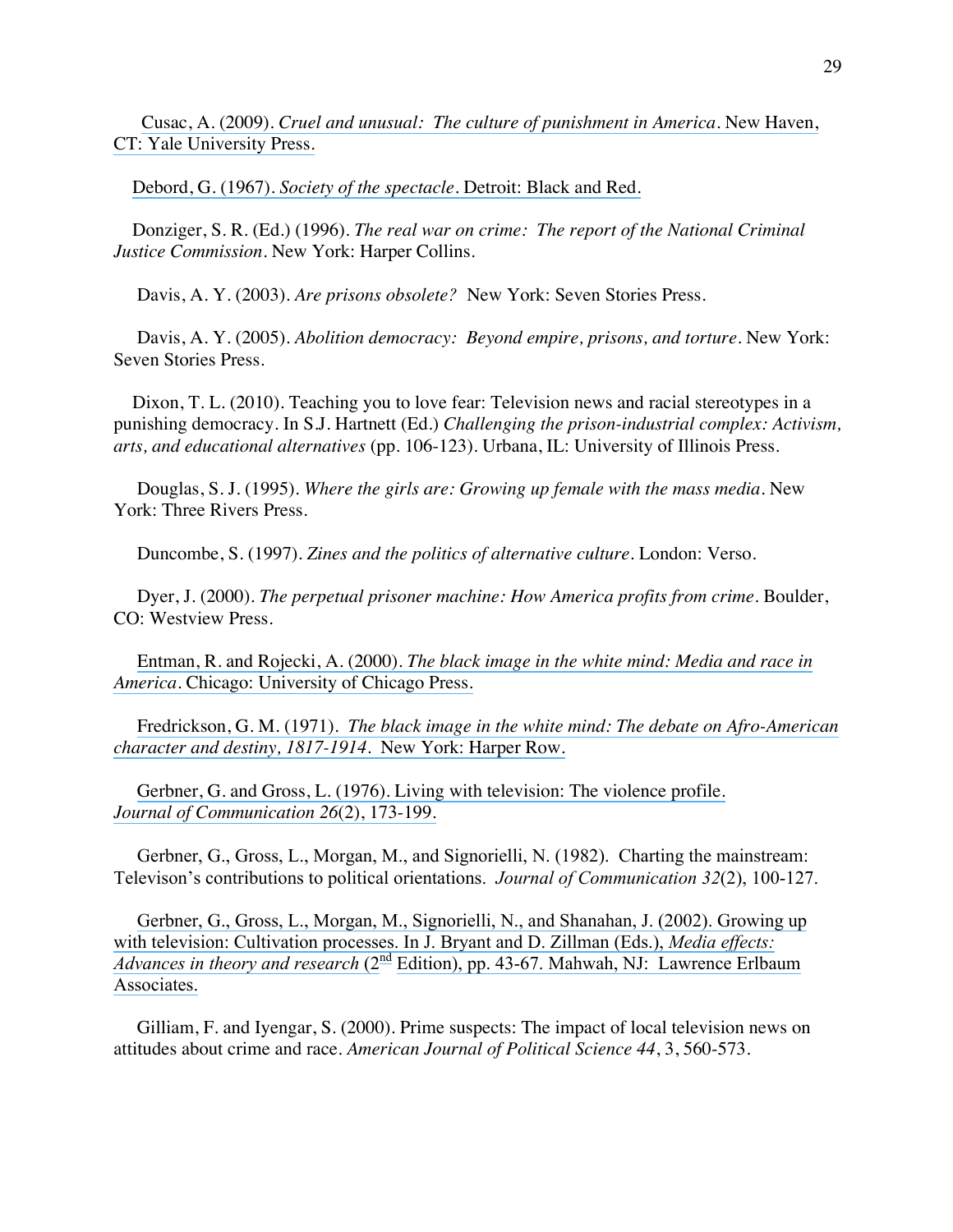Giroux, H. (2009). *Youth in a suspect society: Democracy or disposability?* New York: Palgrave Macmillan.

 Girshick, L. B. (1999). *No safe haven: Stories of women in prison*. Boston: Northeastern University Press.

Glassner, B. (2010). *The culture of fear*. New York: Basic Books.

 Gross, L. (2001). *[Up from invisibility: Lesbians, gay men, and the media in America](https://www.researchgate.net/publication/281562721_Up_From_Invisibility_Lesbians_Gay_Men_and_the_Media_in_America?el=1_x_8&enrichId=rgreq-6ed02ae2f8bc4260c167b29f34983fdc-XXX&enrichSource=Y292ZXJQYWdlOzI5MTEwODI4MztBUzozNzM0MzMxMzg0NjY4MTZAMTQ2NjA0NDgwNjM0Ng==)*. New [York: Columbia University Press.](https://www.researchgate.net/publication/281562721_Up_From_Invisibility_Lesbians_Gay_Men_and_the_Media_in_America?el=1_x_8&enrichId=rgreq-6ed02ae2f8bc4260c167b29f34983fdc-XXX&enrichSource=Y292ZXJQYWdlOzI5MTEwODI4MztBUzozNzM0MzMxMzg0NjY4MTZAMTQ2NjA0NDgwNjM0Ng==)

 Hall, S. (2011). The whites of their eyes: Racist ideologies and the media. In G. Dines and J.M. Humez (Eds.), *Gender, race, and class in media: A critical reader* (pp. 81-84). Los Angeles: Sage.

 [Hall, S., Critcher, C., Jefferson, T., Clarke, J., and Roberts, B. \(1978\).](https://www.researchgate.net/publication/270664913_Policing_the_Crisis_Mugging_The_State_and_Law_and_Order?el=1_x_8&enrichId=rgreq-6ed02ae2f8bc4260c167b29f34983fdc-XXX&enrichSource=Y292ZXJQYWdlOzI5MTEwODI4MztBUzozNzM0MzMxMzg0NjY4MTZAMTQ2NjA0NDgwNjM0Ng==) *Policing the [crisis: 'Mugging', the state, and law and order](https://www.researchgate.net/publication/270664913_Policing_the_Crisis_Mugging_The_State_and_Law_and_Order?el=1_x_8&enrichId=rgreq-6ed02ae2f8bc4260c167b29f34983fdc-XXX&enrichSource=Y292ZXJQYWdlOzI5MTEwODI4MztBUzozNzM0MzMxMzg0NjY4MTZAMTQ2NjA0NDgwNjM0Ng==)*. London: Macmillan.

 [Hartnett, S. \(1995\). Imperial ideologies: Media hysteria, racism, and the addiction to](https://www.researchgate.net/publication/228022929_Imperial_Ideologies_Media_Hysteria_Racism_and_the_Addiction_to_the_War_on_Drugs?el=1_x_8&enrichId=rgreq-6ed02ae2f8bc4260c167b29f34983fdc-XXX&enrichSource=Y292ZXJQYWdlOzI5MTEwODI4MztBUzozNzM0MzMxMzg0NjY4MTZAMTQ2NjA0NDgwNjM0Ng==) the war on drugs." *[Journal of Communication](https://www.researchgate.net/publication/228022929_Imperial_Ideologies_Media_Hysteria_Racism_and_the_Addiction_to_the_War_on_Drugs?el=1_x_8&enrichId=rgreq-6ed02ae2f8bc4260c167b29f34983fdc-XXX&enrichSource=Y292ZXJQYWdlOzI5MTEwODI4MztBUzozNzM0MzMxMzg0NjY4MTZAMTQ2NjA0NDgwNjM0Ng==)* 45, 161-169.

 [Hartnett, S. \(2000\). A rhetorical critique of the drug war, slavery, and the 'nauseous](https://www.researchgate.net/publication/238431767_A_Rhetorical_Critique_of_the_Drug_War_Slavery_and_the_Nauseous_Pendulum_of_Reason_and_Violence?el=1_x_8&enrichId=rgreq-6ed02ae2f8bc4260c167b29f34983fdc-XXX&enrichSource=Y292ZXJQYWdlOzI5MTEwODI4MztBUzozNzM0MzMxMzg0NjY4MTZAMTQ2NjA0NDgwNjM0Ng==)  pendulum' of reason and violence." *[Journal of Contemporary Criminal Justice](https://www.researchgate.net/publication/238431767_A_Rhetorical_Critique_of_the_Drug_War_Slavery_and_the_Nauseous_Pendulum_of_Reason_and_Violence?el=1_x_8&enrichId=rgreq-6ed02ae2f8bc4260c167b29f34983fdc-XXX&enrichSource=Y292ZXJQYWdlOzI5MTEwODI4MztBUzozNzM0MzMxMzg0NjY4MTZAMTQ2NjA0NDgwNjM0Ng==)* 16, 247-271.

 Hartnett, S. (2010). *[Executing democracy: Capital punishment and the making of America,](https://www.researchgate.net/publication/289456540_Executing_democracy_Capital_punishment_and_the_making_of_America_1683-1807?el=1_x_8&enrichId=rgreq-6ed02ae2f8bc4260c167b29f34983fdc-XXX&enrichSource=Y292ZXJQYWdlOzI5MTEwODI4MztBUzozNzM0MzMxMzg0NjY4MTZAMTQ2NjA0NDgwNjM0Ng==)  1683-1807*[. East Lansing, MI: Michigan State University Press.](https://www.researchgate.net/publication/289456540_Executing_democracy_Capital_punishment_and_the_making_of_America_1683-1807?el=1_x_8&enrichId=rgreq-6ed02ae2f8bc4260c167b29f34983fdc-XXX&enrichSource=Y292ZXJQYWdlOzI5MTEwODI4MztBUzozNzM0MzMxMzg0NjY4MTZAMTQ2NjA0NDgwNjM0Ng==)

 Hartnett, S. (Ed.) (2010). *Challenging the prison-industrial complex: Activism, arts, and educational alternatives*. Champaign, IL: University of Illinois Press.

 Herman, E. and Chomsky, N. (1988). *Manufacturing consent: The political economy of the mass media*. New York: Pantheon.

hooks, b. (1992). *Black looks: Race and representation*. Boston: South End Press.

 [Horton, D. and Wohl, R.R. \(1956\). Mass communication and parasocial interaction:](https://www.researchgate.net/publication/10206051_Mass_Communication_and_Parasocial_Interaction_Observations_on_Intimacy_at_a_Distance?el=1_x_8&enrichId=rgreq-6ed02ae2f8bc4260c167b29f34983fdc-XXX&enrichSource=Y292ZXJQYWdlOzI5MTEwODI4MztBUzozNzM0MzMxMzg0NjY4MTZAMTQ2NjA0NDgwNjM0Ng==) [Observations on intimacy at a distance.](https://www.researchgate.net/publication/10206051_Mass_Communication_and_Parasocial_Interaction_Observations_on_Intimacy_at_a_Distance?el=1_x_8&enrichId=rgreq-6ed02ae2f8bc4260c167b29f34983fdc-XXX&enrichSource=Y292ZXJQYWdlOzI5MTEwODI4MztBUzozNzM0MzMxMzg0NjY4MTZAMTQ2NjA0NDgwNjM0Ng==) *Psychiatry 19*, 215-229.

 Huff, M., Phillips, P., and Project Censored (2010). *Censored 2011*. New York: Seven Stories Press.

 Irwin, J. (2005). *The warehouse prison: Disposal of the new dangerous class*. Los Angeles: Roxbury Publishing Company.

Jackson, G. (1970). *Soledad brother*. Chicago: Lawrence Hill Books.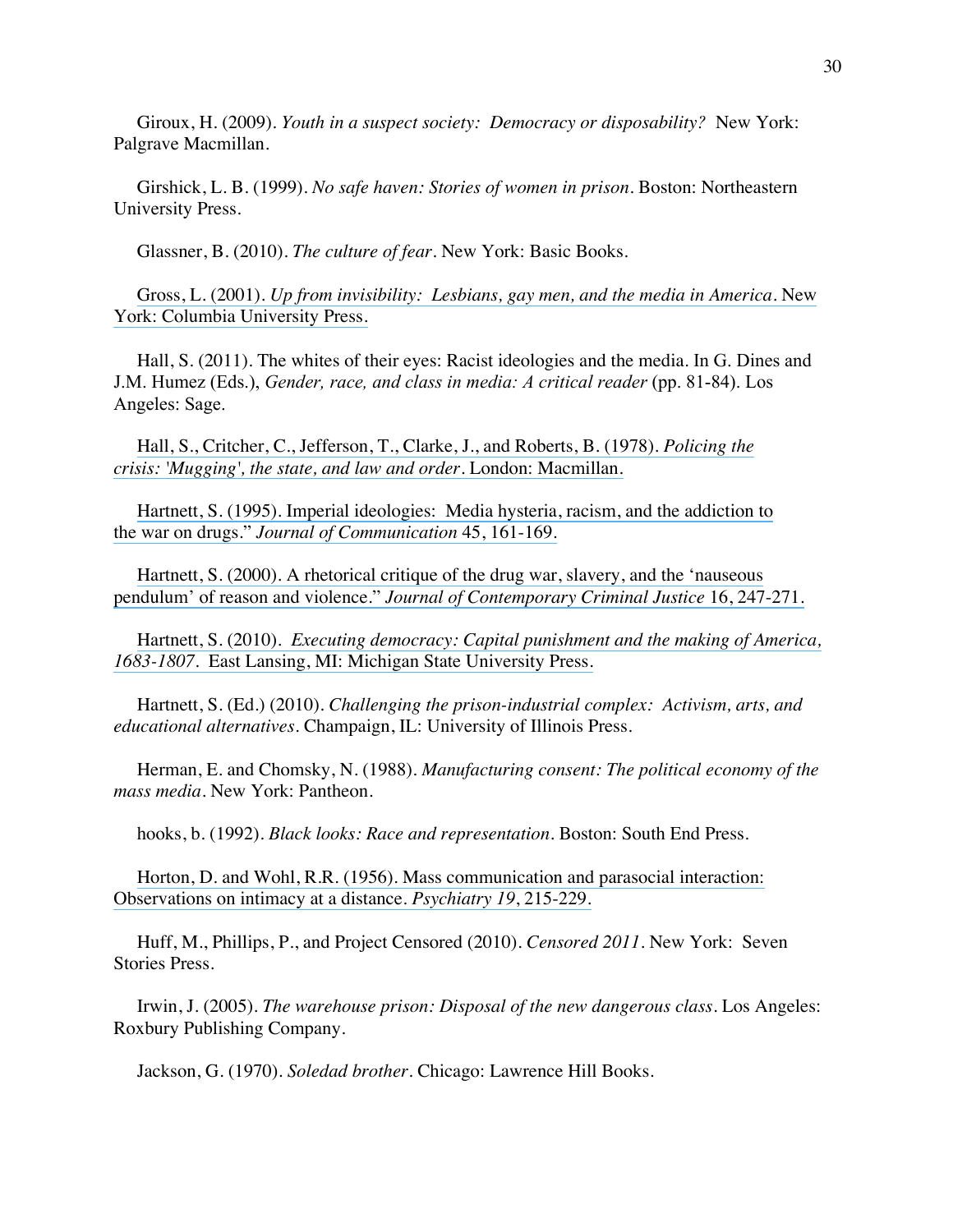Jhally, S. and Lewis, J. (1992). *Enlightened racism: The Cosby Show, audiences, and the myth of the American dream*. Boulder, CO: Westview.

 [Jhally, S. and Lewis, J. \(1998\). The struggle over media literacy.](https://www.researchgate.net/publication/227719157_) *Journal of Communication*  [48\(1\), 109-120.](https://www.researchgate.net/publication/227719157_)

 Katz, J. (2011). Advertising and the construction of violent white masculinity: From BMWs to Bud Light. In G. Dines and J.M. Humez (Eds.), *Gender, race, and class in media: A critical reader* (pp. 261-269). Los Angeles: Sage.

Kellner, D. (2003). *Media spectacle*. London: Routledge.

 Kilbourne, L. (1999). *Can't buy my love: How advertising changes the way we think and feel*. New York: Touchstone.

 Lasn, K. (1999). *Culture jam: How to reverse America's suicidal consumer binge—and why we must*. New York: Harper Collins.

 Leder, D. (2000). *The soul knows no bars: Inmates reflect on life, death, and hope*. Lanham, MD: Rowman and Littlefield.

Mauer, M. (1999). *Race to incarcerate*. New York: New Press.

 McChesney, R. W. (1999). *Rich media, poor democracy*. Urbana, IL: University of Illinois Press.

 McChesney, R. W. (2004). *The problem of the media: U.S. communication politics in the 21st century*. New York: Monthly Review Press.

 McChesney, R. W. (2008). *Communication revolution: Critical junctures and the future of media*. New York: The New Press.

 [McCombs, M. E. and Shaw, D. L. \(1972\). The agenda-setting function of mass media.](https://www.researchgate.net/publication/209410047_The_Agenda-Setting_Function_of_Mass_Media?el=1_x_8&enrichId=rgreq-6ed02ae2f8bc4260c167b29f34983fdc-XXX&enrichSource=Y292ZXJQYWdlOzI5MTEwODI4MztBUzozNzM0MzMxMzg0NjY4MTZAMTQ2NjA0NDgwNjM0Ng==) *Public [Opinion Quarterly 36](https://www.researchgate.net/publication/209410047_The_Agenda-Setting_Function_of_Mass_Media?el=1_x_8&enrichId=rgreq-6ed02ae2f8bc4260c167b29f34983fdc-XXX&enrichSource=Y292ZXJQYWdlOzI5MTEwODI4MztBUzozNzM0MzMxMzg0NjY4MTZAMTQ2NjA0NDgwNjM0Ng==)*, 176-187.

 Meehan, E. (2005). *Why TV is not our fault: Television programming, viewers, and who's really in control*. Lanham, MD: Rowman and Littlefield.

 Meiners, E. R. (2007). *[Right to be hostile: Schools, prisons, and the making of public](https://www.researchgate.net/publication/287055938_Right_to_be_hostile_Schools_prisons_and_the_making_of_public_enemies?el=1_x_8&enrichId=rgreq-6ed02ae2f8bc4260c167b29f34983fdc-XXX&enrichSource=Y292ZXJQYWdlOzI5MTEwODI4MztBUzozNzM0MzMxMzg0NjY4MTZAMTQ2NjA0NDgwNjM0Ng==) enemies*[. New York: Routledge.](https://www.researchgate.net/publication/287055938_Right_to_be_hostile_Schools_prisons_and_the_making_of_public_enemies?el=1_x_8&enrichId=rgreq-6ed02ae2f8bc4260c167b29f34983fdc-XXX&enrichSource=Y292ZXJQYWdlOzI5MTEwODI4MztBUzozNzM0MzMxMzg0NjY4MTZAMTQ2NjA0NDgwNjM0Ng==)

 Miller, J.G. (1996). *[Search and destroy: African-American males in the criminal justice](https://www.researchgate.net/publication/281453207_Search_and_Destroy_The_Plight_of_African_American_Males_in_the_Criminal_Justice_System?el=1_x_8&enrichId=rgreq-6ed02ae2f8bc4260c167b29f34983fdc-XXX&enrichSource=Y292ZXJQYWdlOzI5MTEwODI4MztBUzozNzM0MzMxMzg0NjY4MTZAMTQ2NjA0NDgwNjM0Ng==)  system*[. Cambridge, UK: Cambridge University Press.](https://www.researchgate.net/publication/281453207_Search_and_Destroy_The_Plight_of_African_American_Males_in_the_Criminal_Justice_System?el=1_x_8&enrichId=rgreq-6ed02ae2f8bc4260c167b29f34983fdc-XXX&enrichSource=Y292ZXJQYWdlOzI5MTEwODI4MztBUzozNzM0MzMxMzg0NjY4MTZAMTQ2NjA0NDgwNjM0Ng==)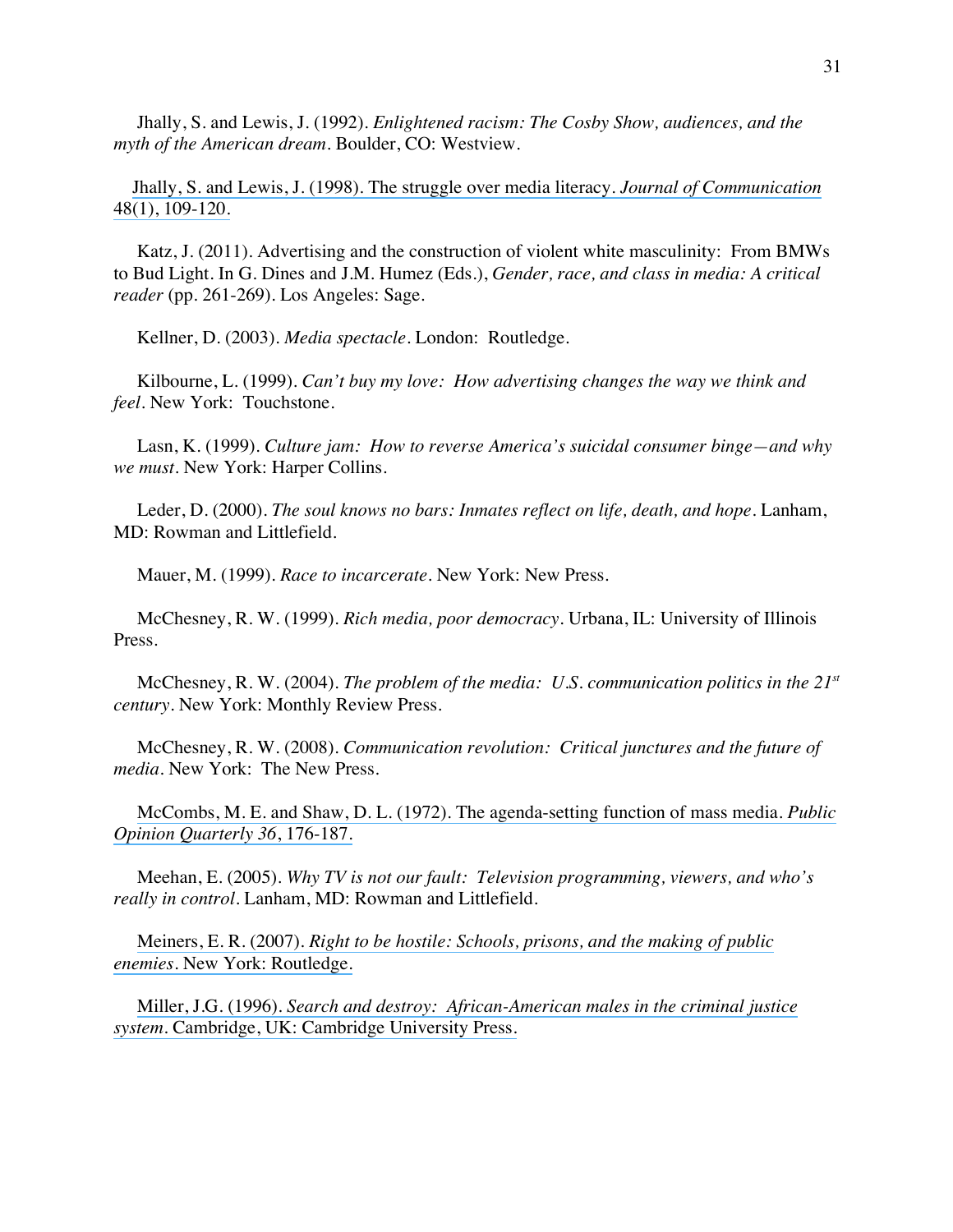Morgan, M., Shanahan, J., and Signorielli, N. (2009). Growing up with television: Cultivation processes. In Bryant, J. and Oliver, M.B. (Eds.), *Media effects: Advances in theory and research*, (pp. 34-49). New York: Routledge.

 Newman, R. and Scott, B. (2005). *The future of media: Resistance and reform in the 21st century*. New York: Seven Stories Press.

 Parenti, C. (2008). *[Lockdown America: Police and prisons in the age of crisis](https://www.researchgate.net/publication/235359336_Lockdown_America_Police_and_Prisons_in_an_Age_of_Crisis?el=1_x_8&enrichId=rgreq-6ed02ae2f8bc4260c167b29f34983fdc-XXX&enrichSource=Y292ZXJQYWdlOzI5MTEwODI4MztBUzozNzM0MzMxMzg0NjY4MTZAMTQ2NjA0NDgwNjM0Ng==)*. London: [Verso.](https://www.researchgate.net/publication/235359336_Lockdown_America_Police_and_Prisons_in_an_Age_of_Crisis?el=1_x_8&enrichId=rgreq-6ed02ae2f8bc4260c167b29f34983fdc-XXX&enrichSource=Y292ZXJQYWdlOzI5MTEwODI4MztBUzozNzM0MzMxMzg0NjY4MTZAMTQ2NjA0NDgwNjM0Ng==)

 Parenti, M. (1992). *Make-believe media: The politics of entertainment*. New York: St. Martin's Press.

 Parenti, M. (1993). *[Inventing reality: The politics of news media](https://www.researchgate.net/publication/270323828_Inventing_Reality_The_Politics_of_Mass_Media?el=1_x_8&enrichId=rgreq-6ed02ae2f8bc4260c167b29f34983fdc-XXX&enrichSource=Y292ZXJQYWdlOzI5MTEwODI4MztBUzozNzM0MzMxMzg0NjY4MTZAMTQ2NjA0NDgwNjM0Ng==)*. New York: St. Martin's [Press.](https://www.researchgate.net/publication/270323828_Inventing_Reality_The_Politics_of_Mass_Media?el=1_x_8&enrichId=rgreq-6ed02ae2f8bc4260c167b29f34983fdc-XXX&enrichSource=Y292ZXJQYWdlOzI5MTEwODI4MztBUzozNzM0MzMxMzg0NjY4MTZAMTQ2NjA0NDgwNjM0Ng==)

 Pipher, M. (1994). *[Reviving Ophelia: Saving the selves of adolescent girls](https://www.researchgate.net/publication/237131581_Reviving_Ophelia_Saving_the_Selves_of_Adolescent_Girls?el=1_x_8&enrichId=rgreq-6ed02ae2f8bc4260c167b29f34983fdc-XXX&enrichSource=Y292ZXJQYWdlOzI5MTEwODI4MztBUzozNzM0MzMxMzg0NjY4MTZAMTQ2NjA0NDgwNjM0Ng==)*. New York: [Riverhead Books.](https://www.researchgate.net/publication/237131581_Reviving_Ophelia_Saving_the_Selves_of_Adolescent_Girls?el=1_x_8&enrichId=rgreq-6ed02ae2f8bc4260c167b29f34983fdc-XXX&enrichSource=Y292ZXJQYWdlOzI5MTEwODI4MztBUzozNzM0MzMxMzg0NjY4MTZAMTQ2NjA0NDgwNjM0Ng==)

 Postman, N. (1985). *Amusing ourselves to death: Public discourse in the age of show business*. New York: Penguin.

Prejean, H. (1993). *Dead man walking*. New York: Vintage Books.

Rapping, E. (2003). *[Law and justice as seen on TV](https://www.researchgate.net/publication/291106254_Law_and_Justice_as_Seen_on_TV?el=1_x_8&enrichId=rgreq-6ed02ae2f8bc4260c167b29f34983fdc-XXX&enrichSource=Y292ZXJQYWdlOzI5MTEwODI4MztBUzozNzM0MzMxMzg0NjY4MTZAMTQ2NjA0NDgwNjM0Ng==)*. New York: NYU Press.

 Rideau,W. and Wikberg, R. (Editors) (1992). *Life sentences: Rage and survival behind bars*. New York: Times Books.

Said, E. (1978). *Orientalism*. New York: Vintage Books.

 Schiller, H. I. (1989). *Culture, Inc.: The corporate takeover of public expression*. Oxford, UK: Oxford University Press.

 Schiller, H. I. (1996). *Information inequality: The deepening social crisis in America*. London: Routledge.

 Schor, J. (2004). *Born to buy: The commercialized child and the new consumer culture*. New York: Scribner.

 [Scraton, P. and McCulloch, J. \(Eds.\) \(2008\).](https://www.researchgate.net/publication/283716121_The_Violence_of_Incarceration?el=1_x_8&enrichId=rgreq-6ed02ae2f8bc4260c167b29f34983fdc-XXX&enrichSource=Y292ZXJQYWdlOzI5MTEwODI4MztBUzozNzM0MzMxMzg0NjY4MTZAMTQ2NjA0NDgwNjM0Ng==) *The violence of incarceration*. New York: [Routledge.](https://www.researchgate.net/publication/283716121_The_Violence_of_Incarceration?el=1_x_8&enrichId=rgreq-6ed02ae2f8bc4260c167b29f34983fdc-XXX&enrichSource=Y292ZXJQYWdlOzI5MTEwODI4MztBUzozNzM0MzMxMzg0NjY4MTZAMTQ2NjA0NDgwNjM0Ng==)

 Shanahan, J. and Morgan, M. (1999). *Television [and its viewers: Cultivation theory and](https://www.researchgate.net/publication/43128088_Television_and_Its_Viewers_Cultivation_Theory_and_Research?el=1_x_8&enrichId=rgreq-6ed02ae2f8bc4260c167b29f34983fdc-XXX&enrichSource=Y292ZXJQYWdlOzI5MTEwODI4MztBUzozNzM0MzMxMzg0NjY4MTZAMTQ2NjA0NDgwNjM0Ng==) research*[. Cambridge, UK: Cambridge University Press.](https://www.researchgate.net/publication/43128088_Television_and_Its_Viewers_Cultivation_Theory_and_Research?el=1_x_8&enrichId=rgreq-6ed02ae2f8bc4260c167b29f34983fdc-XXX&enrichSource=Y292ZXJQYWdlOzI5MTEwODI4MztBUzozNzM0MzMxMzg0NjY4MTZAMTQ2NjA0NDgwNjM0Ng==)